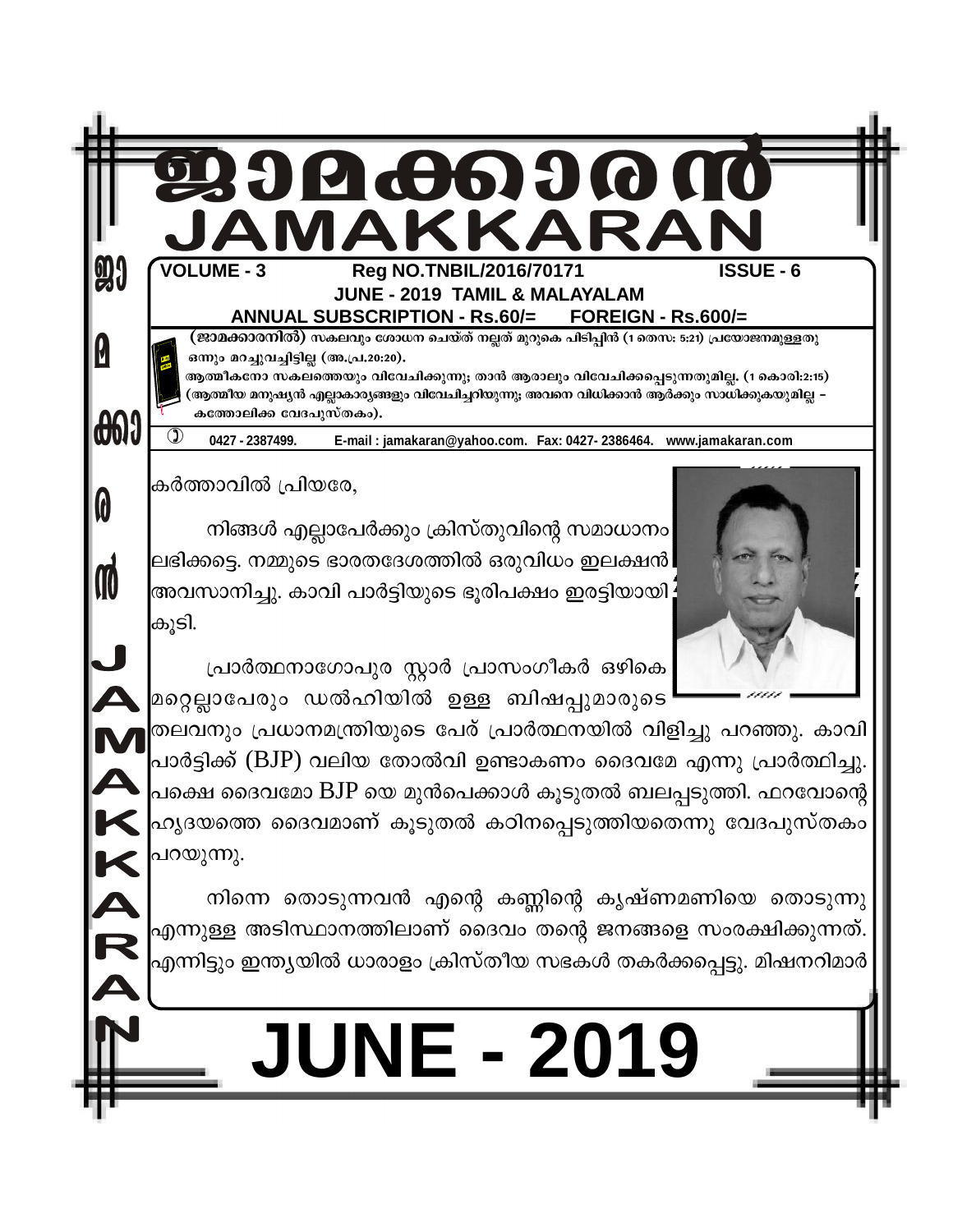www.jamakaran.com

June 2019

കൊല്ലപ്പെട്ടു. പല സ്ഥലങ്ങളിലും പാസ്റ്റർമാരെ ഗ്രാമങ്ങളിൽ നിന്നും പുറത്താക്കി. ഇംഗ്ലണ്ടിലെ BBC വാർത്തകൾ 4420 ക്രിസ്ത്യാനികളും ക്രിസ്തീയ ദൈവവേലക്കാരും ഇതുവരെ കൊല്ലപ്പെട്ടു, ഉപദ്രവിക്കപ്പെട്ടു എന്ന് അറിയിച്ചു. ഇങ്ങനെ ആയിരിക്കെ ദൈവത്തിന്റെ ദീഘക്ഷമയുടെ ഉദ്ദേശം എന്താണ്? എന്തുകൊണ്ട് ദൈവം ഇവരെ തടയുന്നില്ല?

കർത്താവ് മോശയോട് ഞാൻ നിനക്കു വായായിരിക്കും നിന്റെ കൈയ്യായിരിക്കും ഞാൻ നിന്നോടു കൂടെ ഉണ്ടായിരിക്കും എന്നെല്ലാം പറഞ്ഞു ധൈര്യപ്പെടുത്തി. മോശേ നീ ധൈര്യമായിട്ട് പോയി ഫറവോനോടു സംസാരിക്ക് എന്ന് പറഞ്ഞതിനുശേഷം രഹസ്യമായി ഫറവോന്റെ ഹൃദയത്തെ കഠിനപ്പെടുത്തി. മോശെ ചോദിച്ചാലും ജനങ്ങളെ ആരാധിക്കാൻ പോകാൻ വിടാതിരിക്കാൻ ഫറവോന്റെ ഹൃദയത്തെ മുൻപിലത്തേതിനേക്കാൾ കൂടുതൽ കഠിനപ്പെടുത്തിയതെന്തുകൊണ്ടാണ്? ഇതിനെ ഹൈന്ദവർ ദൈവത്തിന്റെ കളി എന്ന് പറയും. നമ്മുടെ ദൈവം **ഉണ്ണിയേശു** അല്ല. കളിക്കുന്ന കുഞ്ഞും അല്ല.

ഒരേ സമയം ദൈവം ഇവിടെ രണ്ട് കാരൃങ്ങൾ ചെയ്യുന്നു. താൻ സ്നേഹിക്കുന്ന ജനങ്ങളുടെ വിശ്വാസത്തെ വർദ്ധിപ്പിക്കുന്നു. പരാജയത്തിൽ തളർന്നുപോകാതെ ആ വിശ്വാസം നമ്മുടെ ആത്മാവിനെ ബലപ്പെടുത്തുവാൻ സാധിക്കും എന്ന് ദൈവം അറിഞ്ഞു. നാം ഇങ്ങനെ ഉള്ള പരാജയങ്ങളിൽ പിറുപിറുക്കാതെ വിശ്വാസത്തെ മുറുകെ പിടിക്കണം. വില 3:30 ൽ പറയുന്നതുപോലെ മനസ്സോടെ അല്ലല്ലോ ദൈവം മനുഷ്യനെ ദുഃഖിപ്പിക്കുന്നത്. ഇതിനകത്ത് ദൈവത്തിന്റെ ഉദ്ദേശം ഉണ്ട്. അതേ സമയം നമ്മുടെ ശത്രുവിനെ മുഴുവനായി നശിപ്പിക്കണം. അതിനുവേണ്ടി ഫറവോന്റെ ഹൃദയത്തെ കഠിനപ്പെടുത്തേണ്ട ആവശ്യം ഉണ്ടായി.

BJP ഗവൺമെന്റ് കാരണം ഇന്ത്യയിൽ പല സാമൂഹിക സ്ഥാപനങ്ങൾ അടച്ചു. ധാരാളം സാധുകുട്ടികൾ, വിധവമാർ ഇവർക്കു ഇതുവരെ ലഭിച്ചുകൊണ്ടിരുന്ന സഹായങ്ങളും നിറുത്തപ്പെട്ടു. ഇതുകാരണം ഇങ്ങനെ ഉള്ള സാമൂഹിക സേവന സ്ഥാപനങ്ങൾ അടച്ചതുകൊണ്ട് ആയിരക്കണക്കായ ജോലിക്കാർക്കു ജോലിയില്ലാതായി. പല ദൈവവേലക്കാരുടെ സ്ഥിതി തലകീഴായ് മാറി. ഇതെല്ലാം കണ്ട് കാവി കക്ഷിക്കാർക്ക് വളരെ സന്തോഷം കിട്ടി.  $-2-$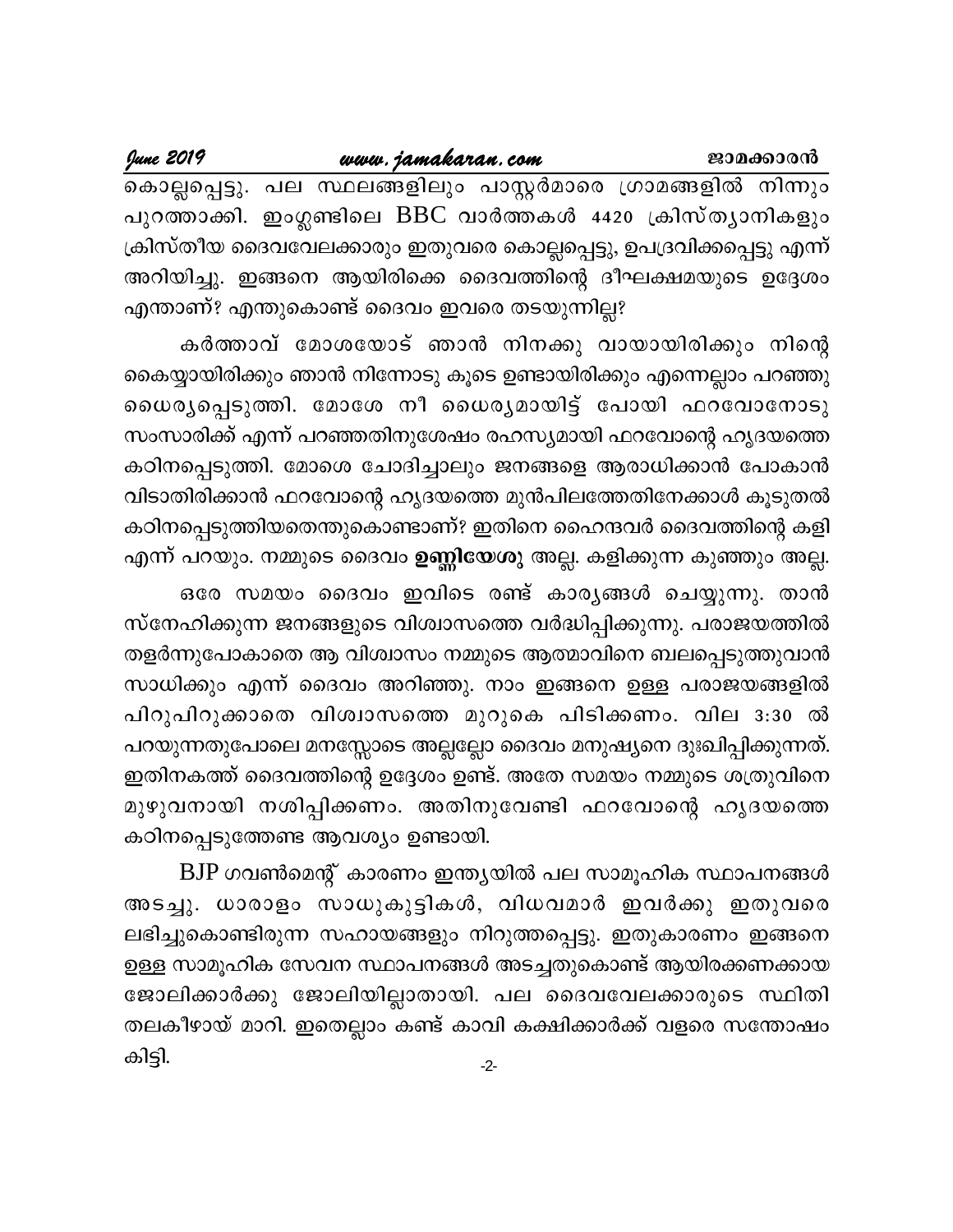കാവി പാർട്ടി *(BJP)* ആവശൃത്തിനെക്കാൾ കൂടുതൽ ഭൂരിപക്ഷം കിട്ടിയതെങ്ങനെ?

ഇലക്ഷൻ അടുത്തുവന്ന അവസാന മാസത്തിൽ Mr. മോദി അവർകളുടെ ആളുകൾ ജനങ്ങളുടെ മനസ്സിനെ മാറ്റാനായി വളരെ ഭയങ്കര ഒരു ആയുധം കൈയ്യിൽ എടുത്തു. ഹിന്ദുദേശം ഹിന്ദുമതത്തിലുള്ളവർക്കു മാത്രമാണ്. നീ യഥാർത്ഥ ഹൈന്ദവനായിരുന്നാൽ നിന്റെ അപ്പൻ നല്ല ഹൈന്ദവ കുടുംബത്തിൽ ജനിച്ചവനായിരുന്നാൽ നീ ആരാധിക്കുന്ന മാതൃമതത്തിൽ ദൈവമായി കരുതപ്പെടുന്ന വിഗ്രഹ ദൈവങ്ങൾക്കു എതിരായി പ്രവർത്തിക്കാൻ പാടില്ല. ഹൈന്ദവമത പാർട്ടിയായ BJP യ്ക്ക് നീ വോട്ട് ഇടാതെപോയാൽ അത് ദൈവവിരോധമാകും. ഇതു മുദ്രാവാകൃമാക്കി നഗ്നസന്യാസിമാരെക്കൊണ്ടും ഹൈന്ദവ പീഠാധിപതികളെക്കൊണ്ടും അറിയിക്കാൻ ഏർപ്പാടുചെയ്തു. നിങ്ങൾ താമരയ്ക്ക് വോട്ട് ഇടാതെപോയാൽ ഗവൺമെന്റിന്റെ ആനുകൂല്യങ്ങളും റേഷൻ സാധനങ്ങളും ഒന്നും കിട്ടുകയില്ല എന്ന് ഗ്രാമവാസികളെയും ആദിവാസി ജനങ്ങളെയും പേടിപ്പിച്ചു.

> ⊿ ഇലക്ഷൻ ദിവസത്തിനു അടുത്ത ആഴ്ചയിൽ Mr. മോദി അവർകൾ ഇന്ത്യാ ജനങ്ങൾ എല്ലാപേരും എല്ലാ ടി.വി ചാനലിലും കാണത്തക്കവണ്ണം കാവിപുതപ്പ് പുതച്ച് ഒരു ഗുഹയിൽ ഇരുന്നു ധ്യാനം ചെയ്തത്. എല്ലാ മീഡിയകൾക്കും കവറേജ് കൊടുത്തു. താൻ കൂടുതൽ ഭക്തൻ എന്ന് കാണിക്കാൻ ചെയ്ത തന്ത്രങ്ങളാണ് ഹൈന്ദവ ജനങ്ങളെ തന്റെ പാർട്ടിയിലേക്ക് ആകർഷിക്കാൻ ചെയ്ത ഭയങ്കര ചതിയാണ്



എന് എതിർപാർട്ടികൾ വിമർശിച്ചു. മാത്രമല്ല ഇത് ഇലക്ഷൻ പെരുമാറ്റചട്ടങ്ങൾക്ക് വിരോധമാണെന്നും ഇലക്ഷൻ കമ്മീഷനിൽ പരാതിപ്പെടുകയും ചെയ്തു.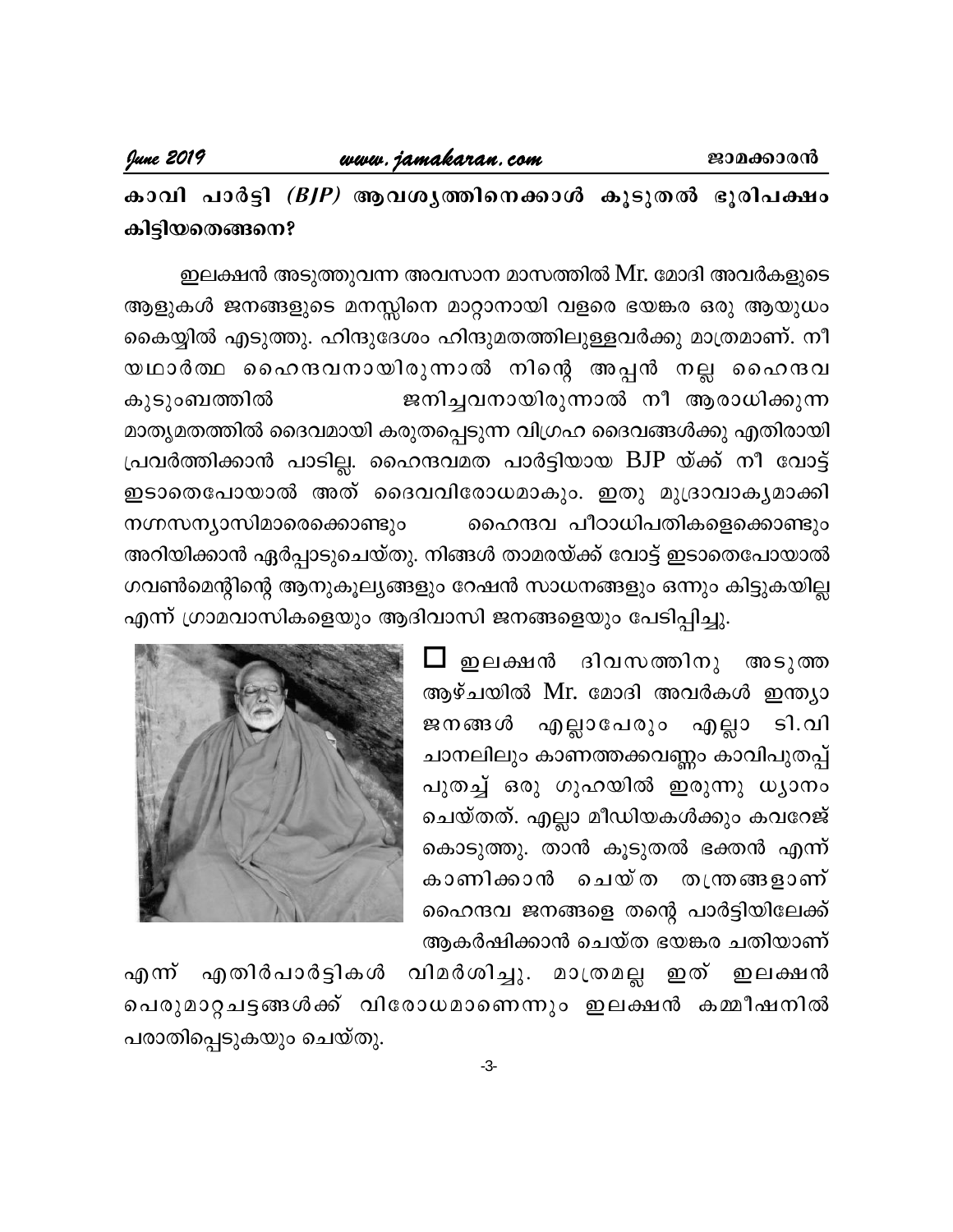June 2019

<mark>ശശ *www. jamakaran. com* ജാമക്കാരൻ</mark><br>BJP പാർട്ടി ജയച്ചതിന് മറ്റൊരുകാരണമായി പറയപ്പെടുന്നത്, വോട്ടിംഗ് മെഷീനെ BJP പാർട്ടിക്ക് അനുകൂലമായി വോട്ടുകിട്ടാൻ ഉപയോഗിച്ചു എന്ന് പറയപ്പെടുന്നു. ഒരു സ്ഥലത്തിരുന്ന് റിമോർട്ട് ഞെക്കിയാൽ ഇലക്ഷൻ മെഷീനുകളിൽ ജനങ്ങൾ ഏത് ബട്ടൺ അമർത്തിയാലും എല്ലാ വോട്ടും BJP യ്ക്ക് ആകും എന്നുള്ള തരത്തിൽ ഉപയോഗിച്ചതായി പറയപ്പെടുന്നു. അങ്ങനെ മെഷീനെ ഉപയോഗിച്ചതായി കമ്പ്യൂട്ടർ മിടുക്കന്മാർ കോടതിയിലും ഇലക്ഷൻ കമ്മീഷനിലും പ്രൂഫ് കാണിച്ചു. ഇത് നിങ്ങൾ പത്രങ്ങളിലും ടി.വി ചാനലിലും കാണുകയും വായിക്കുകയും ചെയ്തു എന്നും ഞാൻ വിശ്വസിക്കുന്നു. അതുകൊണ്ടുതന്നെ വടക്ക് സംസ്ഥാനങ്ങളിൽ BJP യ്ക്ക് വോട്ട് എണ്ണം കൂടി എന്നും പറയപ്പെടുന്നു.

 $\Box$ ഈ ഇലക്ഷൻ മെഷീനുകൾ വഴിയായി തങ്ങൾ ചെയ്ത രഹസൃ ഏർപ്പാടുകൾ തങ്ങളെ വഞ്ചിക്കുന്നില്ല എന്നുള്ള ഉറപ്പ് മോദി അവർകൾക്ക് ഉണ്ടായതുകൊണ്ട് ഇലക്ഷൻ നടക്കുന്ന ദിവസം രാത്രി തന്റെ പാർട്ടിക്കും എതിർ പാർട്ടിക്കും വലിയ വിരുന്ന് വെച്ചു. ഈ വിരുന്ന് ജയിച്ചു പ്രധാനമന്ത്രിയായ ശേഷം വെക്കേണ്ട വിരുന്നാണ്. ഇങ്ങനെ പല ചതികൾ നടന്നതുകൊണ്ടാണ് വളരെ എളുപ്പത്തിൽ ഇന്ന് വളരെ ഭൂരിപക്ഷത്തിൽ BJP ജയിച്ചു. അതുകൊണ്ട് Mr. മോദി അവർകൾ ജയിച്ചു എന്നു പറയുന്നതിനേക്കാൾ ഇന്ത്യ ജനങ്ങൾ എല്ലാരും തോറ്റുപോയി എന്നു പറയുന്നതാണ് ശരി.

അടുത്തകാരണം എല്ലാ ഇലക്ഷൻ അധികാരികളേയും പോലീസ്  $\Box$ അധികാരികളേയും മോദി അവർകൾ തന്റെ നിയന്ത്രണത്തിൽ വച്ചിരുന്നു. മോദി അവർകൾ പറയുന്നത് ചില സ്ഥലങ്ങളിൽ ഹൈക്കോടതി ജഡ്ജിമാർ പോലും അനുസരിച്ചു എന്ന് പറയപ്പെടുന്നു.

BJP ജയിക്കുവാൻ അടുത്ത പ്രധാന കാരണം പ്രതിപക്ഷ പാർട്ടികളുടെ ഐകൃമില്ലാതെ പോയതാണ്. പ്രധാനമന്ത്രി പദവിയിൽ ആരെയാണ് നിർത്തേണ്ടത് എന്ന് പറഞ്ഞില്ല. രാഹുൽ തന്നെ പ്രധാനമന്ത്രിയാകണം എന്ന് തമിഴ് നാട്ടിൽ നിന്ന് പറഞ്ഞപ്പോൾ പശ്ചിമബംഗാൾ മുഖ്യമന്ത്രി മമതാ ബാനർജിയ്ക്ക് ദേഷ്യം ഉണ്ടായി. വടക്കേ ഇന്ത്യ പ്രതിപക്ഷ പാർട്ടികൾ മമത പ്രധാനമന്ത്രിയാകുന്നത് ഇഷ്ടമായിരുന്നു. അവരുടെ കൈകൾ ശുദ്ധമാണ്.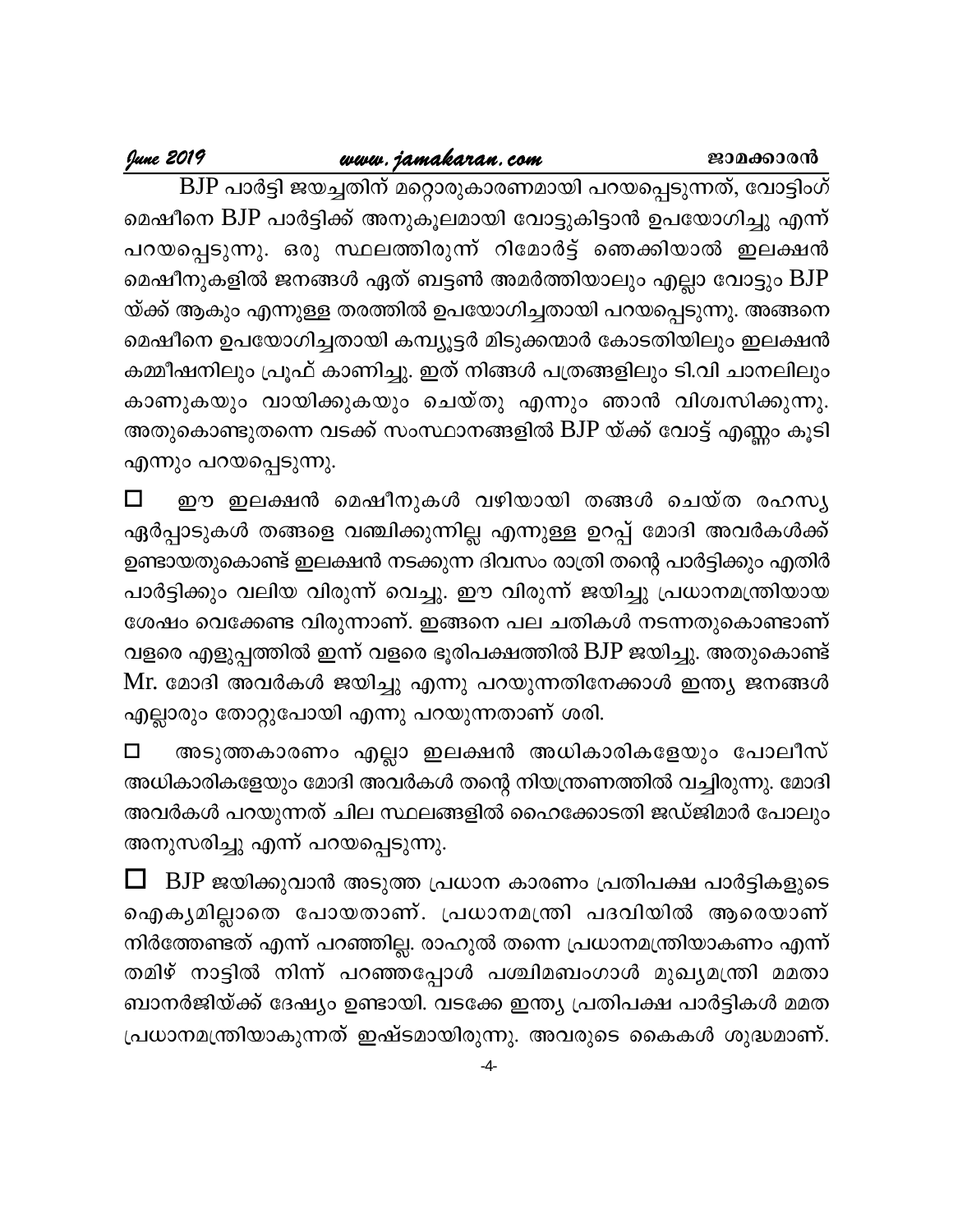ജാമക്കാരൻ

June 2019

www.jamakaran.com

കഴിവുള്ള ഭരണകർത്താവാണ്. അതുകൊണ്ട് ഇന്ത്യ പുരോഗമിക്കും എന്നവർ കരുതി. അതേസമയം അവരുടെ ബലഹീനതയും ചൂണ്ടിക്കാണിച്ചു. മമത മുൻകോപിയാണ്. ആരെയും ബഹുമാനിക്കുന്നില്ല. അതുകൊണ്ട് അവരെ പ്രധാനമന്ത്രിയാക്കാൻ ചില പാർട്ടികൾ ഇഷ്ടപ്പെട്ടില്ല. മായാവതി (UP) പ്രധാനമന്ത്രിയാകുവാൻ ശ്രമിച്ചു. പക്ഷേ അവർ പണവെട്ടിപ്പിൽ ഭയങ്കരി ആയതുകൊണ്ട് ആരും അവരേയും ഇഷ്ടപ്പെട്ടില്ല. ഇങ്ങനെ പല പ്രതിപക്ഷ പാർട്ടി നേതാക്കൾക്കു പ്രധാനമന്ത്രിയാകാനുള്ള കൊതി ഉണ്ടായതുകൊണ്ട് ഇന്ത്യക്കാർക്ക് പ്രതിപക്ഷ ഐകൃത്തിൽ വിശ്വാസം ഉണ്ടായില്ല. അതുകൊണ്ട് ഇവരുടെ പാർട്ടിക്കാർ തന്നെ മോദിക്ക് വോട്ടുചെയ്തു.

ഏറ്റവും പ്രധാനകാരണം ക്രിസ്ത്യാനികൾക്കു തന്നെ യോജിപ്പില്ല. എല്ലാ സഭയും ചേർന്ന് ദേശത്തിന് വേണ്ടി കരയാനും പ്രാർത്ഥിക്കാനും ആളുകൾ ഇല്ലാതെ പോയി. അങ്ങനെ പ്രാർത്ഥിക്കുന്നവർ ഇല്ലെന്നു ദൈവം തന്നെ പറയുന്നു. യെഹെ 22:30 ൽ <mark>ഞാൻ ദേശത്തെ നശിപ്പിക്കാതവണ്ണം ഇടിവിൽ</mark> നിൽക്കേണ്ടതിന് ഒരു പുരുഷനെത്തേടി ആരെയും കണ്ടില്ല എന്ന് ഭാരത്തോടെ പറയുന്നു.

ഇനി BJP യുടെ ആളുകൾ ആയ **ഗോമാതാകൂട്ടം പശുസംരക്ഷണ** കൂട്ടം, സംഘപരിവാർ കൂട്ടം ഹൈന്ദവ മത സംരക്ഷണ സമിതി എന്ന പേരിൽ RSS തീവ്രവാദികളുടെ കളികൂടുതലാകും. എന്നാലും പുതിയ ഭരണത്തിനുവേണ്ടിയും ഭരണാധികാരികൾക്കുവേണ്ടിയും പ്രധാന മന്ത്രിയായ മോദി അവർകളേയും സഭകളായ് വൃക്തികളായ് നമ്മുടെ പ്രാർത്ഥനയിൽ ഓർക്കണം എന്ന് പരിശുദ്ധാത്മാവ് 1 തിമോ 2:1, 2 വാകൃങ്ങളിൽ പറഞ്ഞിരിക്കുന്നു. ഇതോടെ ഞാൻ അവസാനിപ്പിക്കുന്നു. വായനക്കാർ ഓരോരുത്തരും നമ്മുടെ ദേശത്തിനു വേണ്ടി ഭാരത്തോടെ പ്രാർത്ഥിക്കണമെന്ന് ഞാൻ അഭ്യർത്ഥിക്കുന്നു.

പ്രധാനമന്ത്രി മോദി അവർകൾക്ക് ജാമക്കാരൻ വായനക്കാരുടെ പേരിലും എന്റെ സ്വന്തം പേരിലും ആശംസകൾ നേരുന്നു.

ഡോ. പുഷ്പരാജ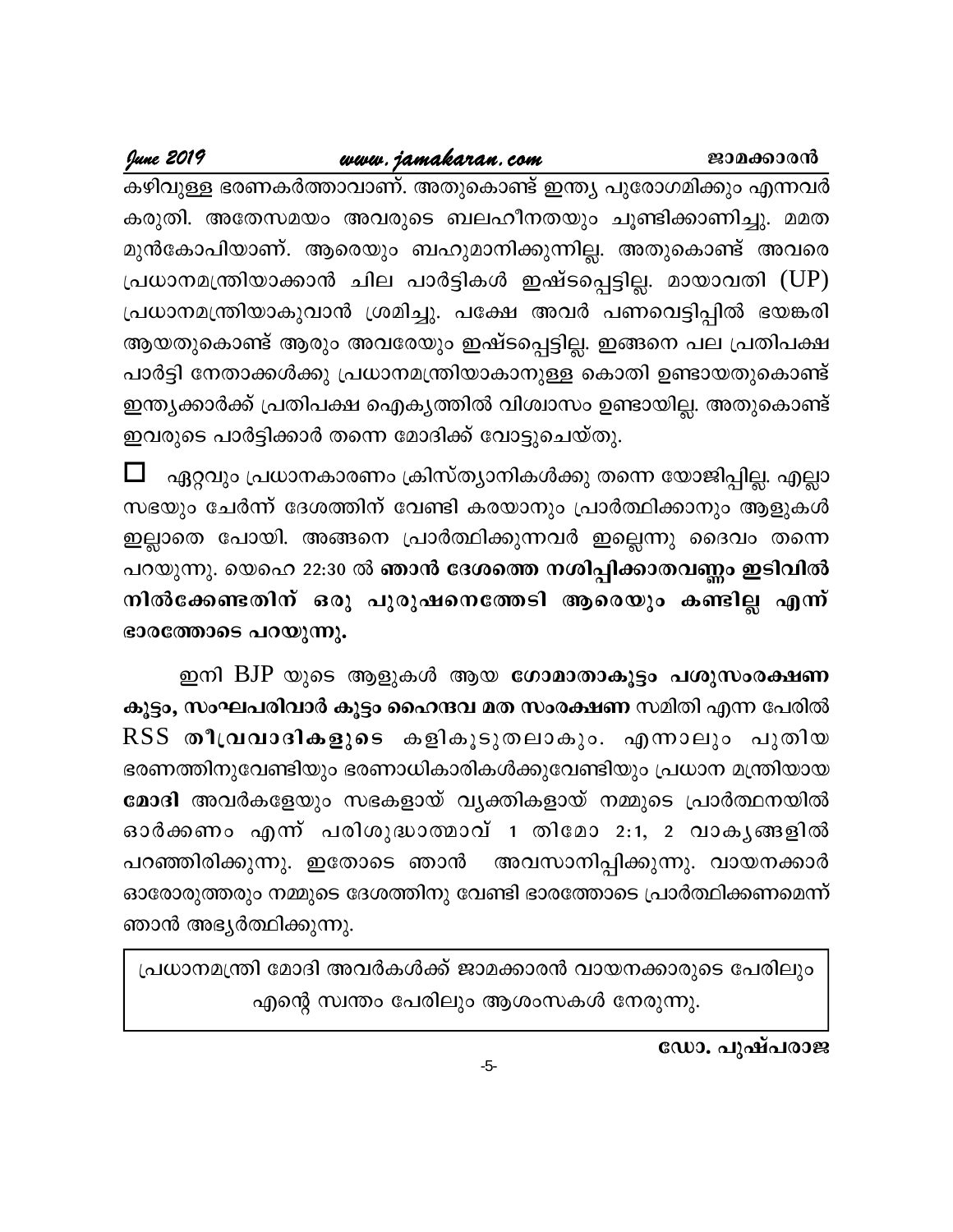# ട്രൈബൽ മിഷൻ വാർഷിക കൺവെൻഷൻ

2019 ലെ ട്രൈബൽ മിഷൻ വർഷാന്ത്യ കൺവെൻഷൻ നാഗർകോവിൽ



றை പ്രാവശ്യം ലൈടബൽ മിഷന്റെ ആമ്പവൽ ജനറൽ മീറ്റിംഗ് നാഗർകോവിലിലെ പുതുക്കുടി C.S.I സഭയിൽ  $msm$ ). വച്ചു  $C.S.I$  $\omega$ ഭ $\omega$ ) อร സീനിയർ അച്ചൻ റവ: S. ജസിൻ



Dr. Pushparaj

അവർകളും മറ്റ് അച്ചൻമാരും ഈ നടത്താൻ  $C_0(0)$ വളരെ സഹായിച്ചു.

മിഷന്റെ ലൈടബൽ പങ്കാളികളായി തമിഴ്നാട്ടിൽ, നാഗർകോവിൽ, മധുര, പഴനി എന്ന സ്ഥലങ്ങളിൽ നിന്നുള്ളവർ പ്രാർത്ഥനയിലും പണത്തിലും ധാരാളമായിതാങ്ങുന്നു.

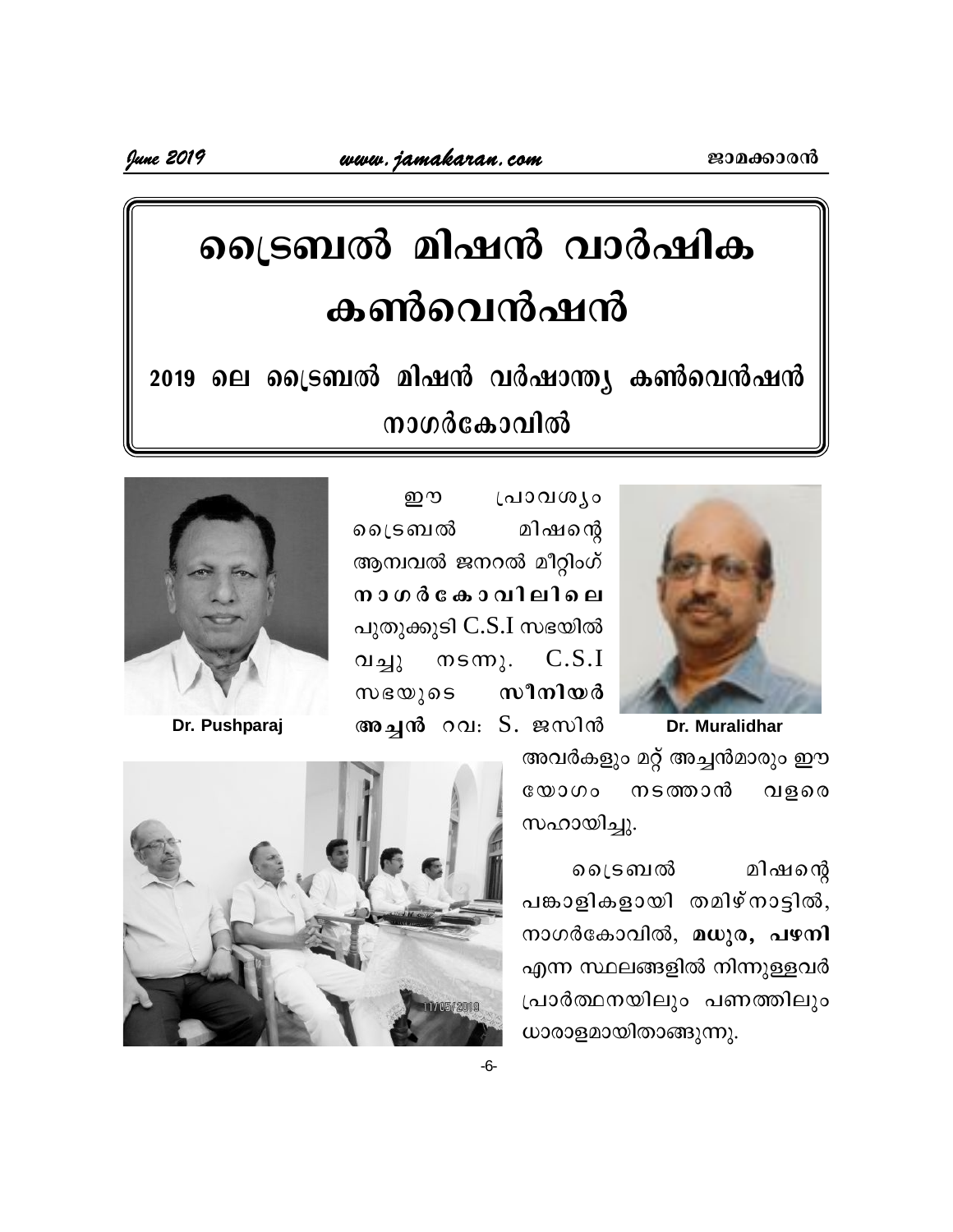ജാമക്കാരൻ

 $\overline{w}$ സഹായദാസ് M.S അവർകളും മറ്റു ഡോക്ടർമാരും, എഞ്ചിനീയർമാരും, മറ്റ് പങ്കാളികളും മൂന്നു ദിവസം ഈ യോഗത്തെ നടത്തുവാൻ ഏർപ്പാടുകൾ ചെയ്തിരുന്നു. സഹോ. ഡോൺ അവർകളും കോ–ഓഡിനേറ്ററായിരുന്നു ഈ യോഗങ്ങളെ നടത്തി. മൂന്നു ദിവസ യോഗങ്ങളിലും മിഷനറികളുടെ അനുഭവങ്ങൾ ആദിവാസി വിശ്വാസികളുടെ സാക്ഷ്യങ്ങൾ യോഗത്തിൽ സംബന്ധിച്ചവരുടെ ഹൃദയങ്ങളെ സ്പർശിച്ചു. മിഷനറി വേലയിൽ കൂടുതൽ പങ്കാളിത്വം വഹിക്കുവാൻ ഇതു പ്രേരിപ്പിച്ചു. ആദിവാസി ചെറിയ കുഞ്ഞ് ആദിവാസി ഭാഷയിൽ യേശുവിനെ പുകഴ്ത്തി പാടിയത് കർത്താവിനെ മഹിമപ്പെടുത്തി.

ട്രൈബൽമിഷൻ മൂലമായി ഏകദേശം 225 മിഷനറികൾ ഇന്ത്യയിൽ വടക്ക് മരുഭൂമിയായ രാജസ്ഥാൻ വരെ വയൽ പ്രദേശങ്ങളെ തിരഞ്ഞെടുത്ത് സുവിശേഷം അറിയിച്ചു. മിഷനറിവയൽ പ്രദേശങ്ങളിലെല്ലാം പള്ളികൾ പണിതു. ആ ദേവാലയങ്ങളിൽ ആരാധനകൾ അവരവരുടെ ഭാഷയിൽ നടന്നുകൊണ്ടിരിക്കുന്നു. ഈ മിഷനറിവേലയിൽ പ്രത്യേകമായി പറയേണ്ട വിഷയം ഇന്ത്യയുടെ പടിഞ്ഞാറ് ഭാഗത്തുള്ള <mark>മാവോയിസ്റ്റ്</mark> തീവ്രവാദികളുടെ ഇടയിൽ ട്രൈബൽ മിഷൻ മിഷനറിമാർ ക്രിസ്തുവിന്റെ സ്നേഹം അറിയിച്ചതുകൊണ്ട് കള്ളനെ സ്നേഹിച്ച കർത്താവ് ഈ തീവ്രവാദികളുടെ തെറ്റുകളേയും ക്ഷമിച്ച് സ്നേഹിക്കുന്നു എന്നറിഞ്ഞപ്പോൾ തങ്ങളുടെ ആയുധങ്ങളെ വിട്ടെറിഞ്ഞ് തീവ്രവാദികളുടെ ഗ്രൂപ്പിൽ നിന്നു മാറി യേശുവിനെ സ്വന്തരക്ഷകനായി സ്ഥീകരിച്ച് സ്നാനപ്പെട്ട് സഭാവിശ്വാസികളായി മാറി ആരാധിക്കുന്നു. മാത്രമല്ല രക്ഷിക്കപ്പെട്ട <mark>തീവ്രവാദികളിൽ ഒരാൾ</mark> ബൈബിൾ കോളേജിൽ പഠിച്ച് മിഷനറിയായി പ്രവർത്തിച്ച് ഇപ്പോൾ ഇവിടെ ഉള്ള ചെറിയ ചെറിയ സഭകളുടെ സീനിയർ <mark>പാസ്റ്ററായി മാറിയത്</mark> എത്ര വലിയ അത്ഭുതം. രോഗശാന്തിയെക്കാൾ വലിയ അത്ഭുതം. ഒരു മനുഷ്യന്റെ ക്രൂരമായ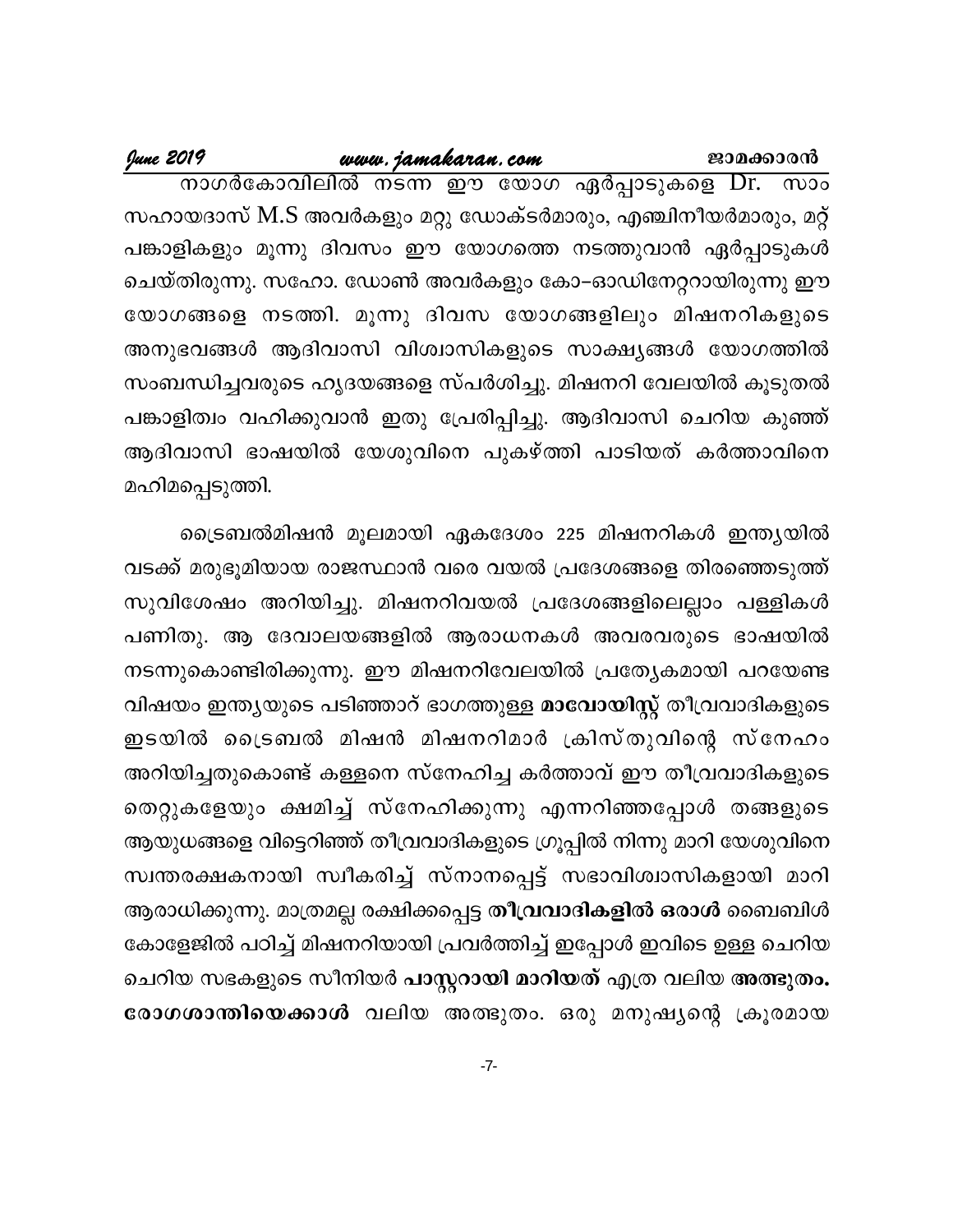### ജാമക്കാരൻ

# www.jamakaran.com

June 2019

.<br>സ്വഭാവത്തിൽ നിന്നുമാറി ശാന്തനായി ജീവിച്ച് അതേ യേശുവിനെ മറ്റുള്ളവർക്കും അറിയിക്കുന്നതാണ്. യേശുക്രിസ്തു മാവോയിസ്റ്റ് തീവ്രവാദികൾക്ക് വേണ്ടിയും വനത്തിലുള്ള ആദിവാസികൾക്കു വേണ്ടിയും ക്രുശിക്കപ്പെട്ടു എന്നുള്ള സദ്വാർത്തയാണ് ആ തീവ്രവാദികളെ മാറ്റിയത്.

# ആദിവാസി മിഷനറിവയൽ പ്രദേശത്ത് സൗജന്യ മെഡിക്കൽ ക്യാമ്പും സുവിശേഷ പ്രവർത്തനവും

മുകളിൽ പറഞ്ഞതുപോലെ തിങ്ങിനിറഞ്ഞ വനത്തിനുള്ളിൽ തീവ്രവാദികളെ സന്ദർശിച് യേശുവിനെ അറിയിച്ച് അവർക്ക് സൗജനൃമായി പരിചരണം കൊടുക്കുവാൻ പല ഡോക്ടർമാർ സമർപ്പിച്ചു സർജറി സ്പെഷ്യലിസ്റ്റായ ഡോ. സാം സഹായദാസ് M.S അവർകളും മറ്റുചില ഡോക്ടർമാരും



Dr. Sam Sahayadass, M.S.,



Dr. Muralidhar, M.D.,

കേരളത്തിൽ നിന്നുവന്ന ഡോക്ടർമാരും ചേർന്ന് തങ്ങളുടെ ഒരാഴ്ച വരുമാനം കാര്യമാക്കാതെ വനത്തിൽ താമസിച്ച് ഇങ്ങനെ ഒരു ദൈവവേല ചെയ്യുന്നത് സാധാരണ വിഷയമല്ല. ട്രൈബൽ മിഷനുവേണ്ടി തുടർന്ന് പ്രാർത്ഥിക്കണം. മിഷനറിമാർക്ക് വേണ്ടിയും മിഷനറിമാരുടെ മക്കളുടെ പഠിത്തത്തിന് വേണ്ടിയും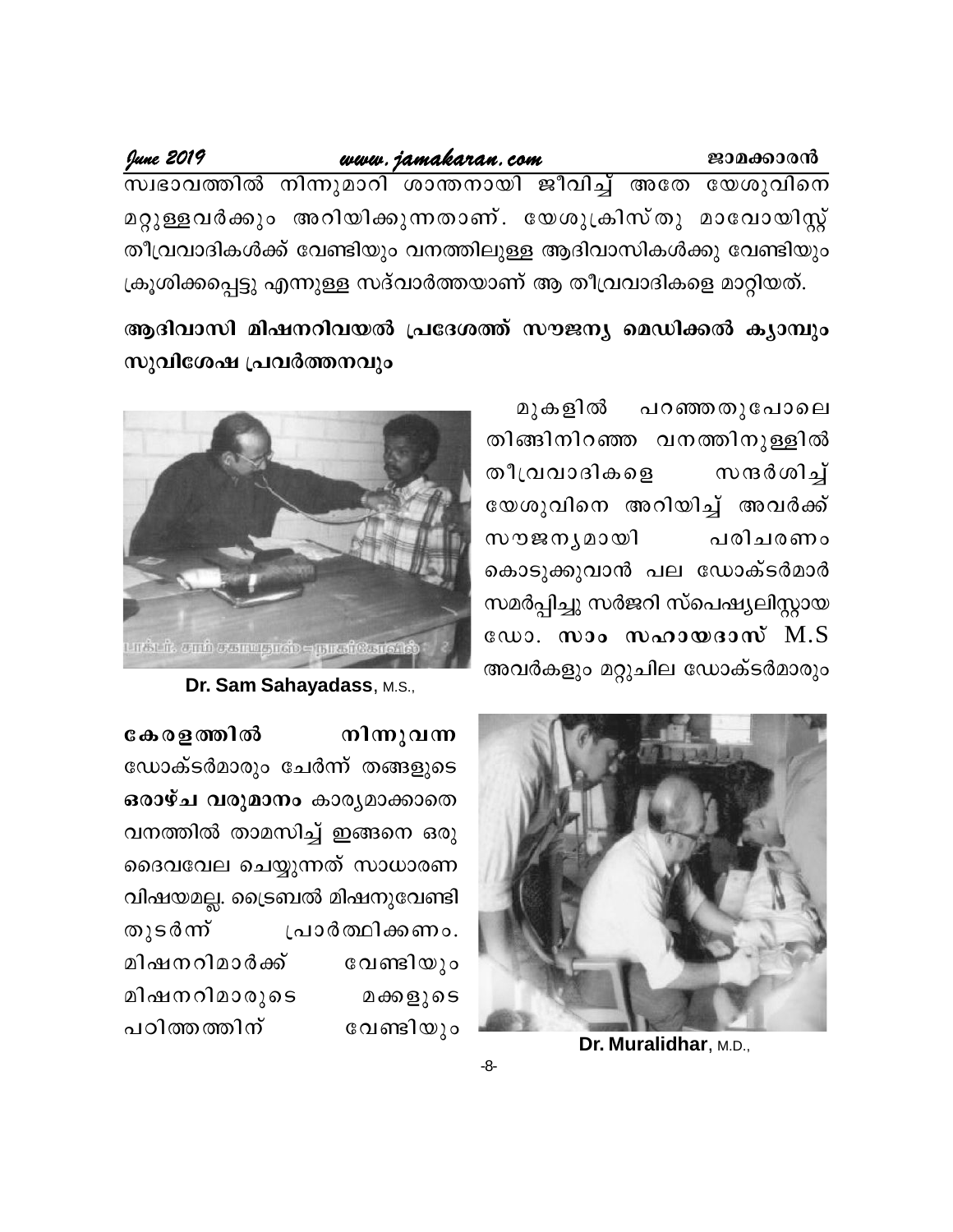June 2019

الله 201*9 www.jamakaran.com*<br>വിശ്വാസികൾ തങ്ങളുടെ പങ്ക് അയക്കണം. വനപ്രദേശങ്ങളിൽ ഉള്ള വയൽ പ്രദേശങ്ങളിൽ പള്ളി പണിയാനുള്ള ആവശ്യങ്ങൾ ഏറ്റെടുക്കാൻ ആഗ്രഹം ഉള്ള വിശ്വാസികൾ ഇതിന്റെ അവസാനം ചേർത്തിരിക്കുന്ന അഡ്രസ്സിൽ അയയ്ക്കണം.

# ട്രൈബൽ മിഷൻ തുടങ്ങിയ വിവരം

ആദൃത്തെ മിഷനറി യാത്ര: പല വർഷങ്ങൾക്കുമുൻപേ ഈ വിഷയങ്ങളെക്കുറിച്ച് എന്റെ മാസികയായ ജാമക്കാരനിൽ (കാവൽക്കാരൻ) "മനുഷ്യരെക്കാണാത്ത മനുഷ്യർ" എന്നുള്ള തലക്കെട്ടിൽ ട്രൈബൽ മിഷന്റെ ആരംഭം ഞാൻ എഴുതിയിരുന്നു. പല വർഷങ്ങൾ കടന്നുപോയതുകൊണ്ട് ട്രൈബൽ മിഷൻ പങ്കാളികളായിട്ടുള്ള പുതിയ തലമുറകൾ അറിയാൻ വേണ്ടി ചുരുക്കമായി ട്രൈബൽ മിഷൻ ആരംഭകാല സംഭവങ്ങളെ ഞാൻ ഇവിടെ സൂചിപ്പിക്കുന്നു.

മലയാള മനോരമാ പത്രത്തിൽ പടിഞ്ഞാറൻ മലകളിൽ നിലമ്പൂർ വനത്തിന്റെ ഉളളിൽ ചോല നായ്ക്കൻമാർ എന്ന ആദിവാസിക്കൂട്ടം ജീവിക്കുന്നതായും അവരെക്കുറിച്ച് ഗവൺമെന്റിന്റെ റെക്കോർഡിൽപോലും എഴുതിയിട്ടില്ലെന്നും ഫോറസ്റ്റ് ഡിപ്പാർട്ട്മെന്റ് അധികാരികളോ ഇങ്ങനെ ഉള്ള ആദിവാസികളെ കണ്ടതായി പറഞ്ഞിട്ടില്ല. മനോരമ പത്രത്തിന്റെ ന്യൂസ് ഏജന്റ് വഴിയായി ഇങ്ങനെയുള്ള കൂട്ടത്തെക്കുറിച്ച് മനോരമ പത്രത്തിൽ തുടർന്ന് പല ദിവസങ്ങൾ എഴുതിയിരുന്നു.

കേരള കൺവെൻഷനിൽ ഞാൻ പ്രസംഗിക്കാൻ പോയപ്പോൾ മനോര ആദിവാസികളെക്കുറിച്ചുള്ള വിവരങ്ങളെ എനിക്ക് പത്രത്തിലെ പരിഭാഷപ്പെടുത്തുന്നവരുടെ സഹായം കൊണ്ട് ഞാനറിഞ്ഞു. ആദിവാസികളുടെ വിവരം എന്റെ ഉള്ളിൽ വലിയ ഭാരം ഉണ്ടാക്കി. ക്രിസ്തുവിന്റെ രണ്ടാമത്തെ വരവിനെക്കുറിച്ച് പല പ്രസംഗങ്ങൾ കേട്ട ജനങ്ങളെ ഓർക്കുമ്പോൾ ക്രിസ്തുവിന്റെ ആദ്യത്തെ വരവിനെക്കുറിച്ചുപോലും അറിയാത്ത ഈ ജനങ്ങളെ ആര് സുവിശേഷം അറിയിക്കും. ഈ പത്രവാർത്ത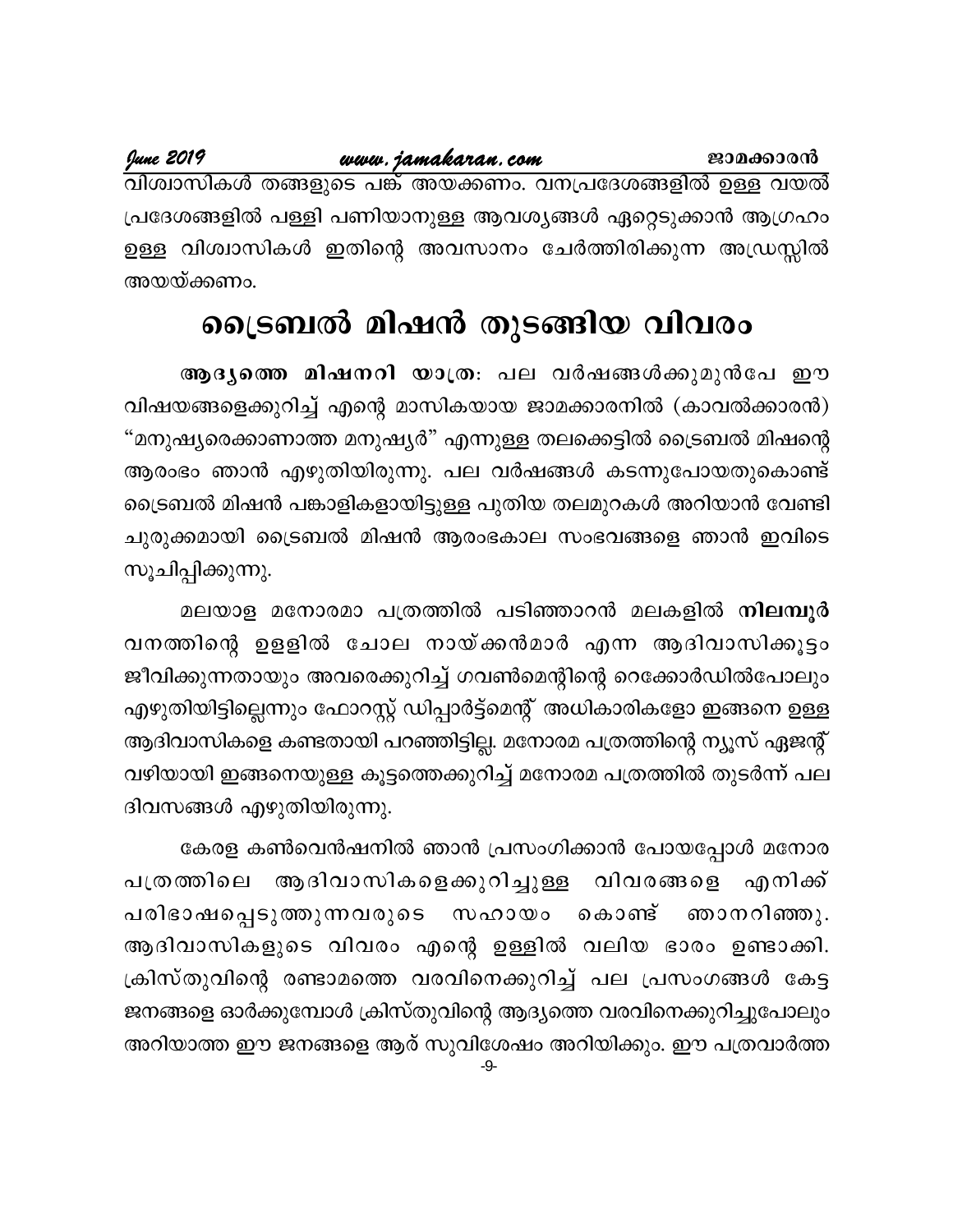അതിനെക്കുറിച്ച് കേരളത്തിൽ ചില സ്ഥലങ്ങളിൽ പ്രസംഗിച്ചു. ചിലർ ആ വേലയിൽ പങ്കെടുക്കാൻ ആഗ്രഹിച്ചു.

വേദപുസ്തകത്തിൽ നെഹമ്യാവു എന്ന ഭക്തൻ യെരുശലേം മതിലുകൾ തകർന്ന് ശൂന്യമായിപോയ സ്ഥിതിയെക്കുറിച്ച് കേട്ടപ്പോൾ കൊട്ടാരത്തിലെ ജോലി ലീവെടുത്ത് തനിച്ചിരുന്ന് ദൈവത്തിന്റെ മുമ്പിൽ കരഞ്ഞ് ഉപവസിച്ചു പ്രാർത്ഥിച്ചു. അതുകൊണ്ട് ദൈവം അവന്റെ ചുമതലയിൽത്തന്നെ യെരുശലേമിനെ പുതുക്കിപ്പണിയാൻ ചുമതല ഏൽപ്പിച്ചു. രാജാവിന്റെ കണ്ണിൽ ദയകിട്ടി പണവും കിട്ടി. അതിന്റെ പണി തുടങ്ങാൻ അനുവാദം കൊടുത്തു. ആ സമയം നെഹമൃാവ് ആദ്യം ചെയ്തത് കുതിരമേൽ കേറി യെരുശലേം മതിലിന്റെ മുകളിൽ യെരുശലേം നിവാസികളെയും എതിർക്കുന്നവരേയും കുറിച്ച് വിവരം ശേഖരിച്ചു. അതിന്റെ ശേഷമാണ് പള്ളിപ്പണി തുടങ്ങി പൂർത്തിയാക്കിയത്. അതുപോലെ നിലമ്പൂർ ആദിവാസികളെക്കുറിച്ചും വനങ്ങളെക്കുറിച്ചും വിവരങ്ങൾ ശേഖരിക്കാൻ ഞാൻ മാത്രം ഒറ്റയ്ക്ക് നിലമ്പൂർ ചെന്നെത്തി. അത് 1976–ാം വർഷം ജൂൺ മാസം 11–ാം തീയതിയാണ് ഞാൻ ഒറ്റയ്ക്ക് ആ സ്ഥലത്ത് എത്തിയത്. നേരത്തേ നിലമ്പൂർ ടൗണിലുള്ള സി.എസ്.ഐ പള്ളിയിൽ ഞാൻ പ്രസംഗിച്ചിട്ടുണ്ട്. റവ. P.R തോമസ് അവർകളുടെ ബന്ധു ഒരാളെ എന്നെ സഹായിക്കുവാൻ ഏർപ്പാടു ചെയ്തിരുന്നു. അദ്ദേഹം നിലമ്പൂർ റെയിൽവേ സ്റ്റേഷനിൽ വന്ന് എന്നെ സ്ഥീകരിച്ചു തന്റെ മോട്ടോർ സൈക്കിളിൽ എന്നെ ഇരുത്തി സ്റ്റേഷനിൽ നിന്നും കുറച്ച് ദൂരെയുള്ള വലിയ ധനവാനായ Mr. ജോൺ സാർ അവർകളുടെ ബംഗ്ലാവിലേയ്ക്ക് എന്നെ കൂട്ടിക്കൊണ്ടുപോയി. അദ്ദേഹത്തിന്റെ അച്ഛൻ Fr. John age 98 അന്ന് ആ വീട്ടിൽ ഉണ്ടായിരുന്നു. അദ്ദേഹം മുഖാന്തരം ഇരുളർ എന്ന ആദിവാസി വർഗ്ഗത്തിലുള്ള ഒരാളെ വനത്തിന്റെ ഉള്ളിൽ എന്നെ കൂട്ടിക്കൊണ്ടുപോകാൻ ഏർപ്പാടുകൾ ചെയ്യാം എന്ന് പറഞ്ഞു. ഒരാദിവാസിയുടെ സഹായമില്ലാതെ ആ വനത്തിനുള്ളിൽ ഒരു ദിവസം മുഴുവനും നടന്നുചെല്ലാനും ചോലനായ്ക്കർ എന്ന ആദിവാസികൂട്ടത്തെ  $-10-$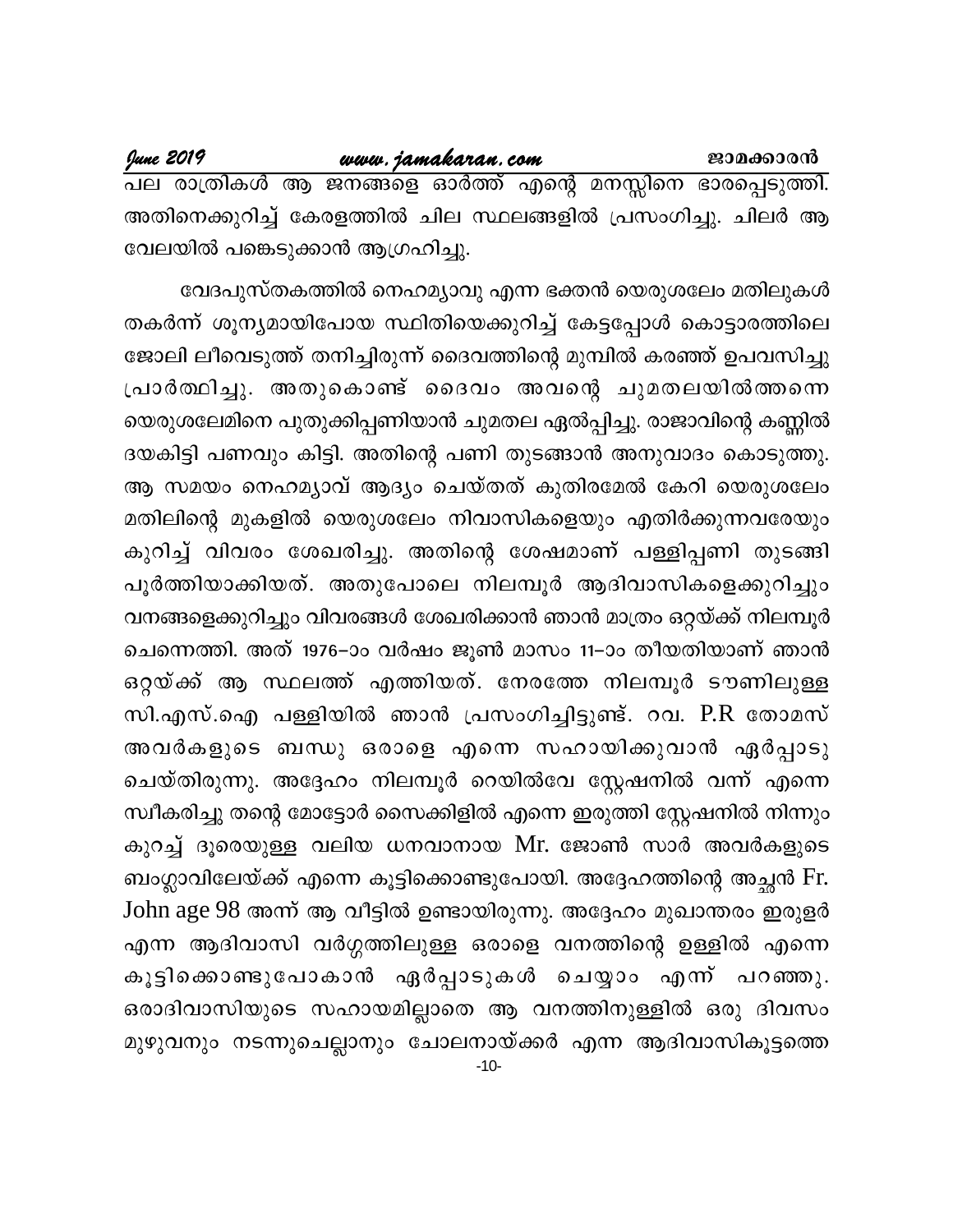### June 2019 www.jamakaran.com ജാമക്കാരൻ സന്ദർശിക്കുവാനും സാധിക്കില്ല എന്നു പറഞ്ഞു. മറ്റ് വിവരങ്ങളേയും

ശേഖരിച്ച് ഞാൻ എന്റെ നാട്ടിൽ മടങ്ങിവന്നു.

# രണ്ടാമത്തെ യാത്ര

അതിനുശേഷം കേരളത്തിൽ മറ്റൊരു കൺവെൻഷനിൽ ഈ ആദിവാസികളെപ്പറ്റി പങ്കുവച്ചു. അതുകേട്ട് എന്റെ ആത്മീക സുഹൃത്തായ Mr. കുര്യാക്കോസ് (ടെലിഫോൺ എക്സ്ചേഞ്ച്, പെരുമ്പാവൂർ) അവർകൾ 4.10.1976 ൽ എനിക്കൊരു കത്തെഴുതി. ഡോക്ടർ നിങ്ങളെപ്പോലെ ആ ആദിവാസികളെക്കുറിച്ചു ഭാരമുള്ള നാലുപേർ എന്നോട് ആ മലക്കു പോകുന്ന വിവരത്തെക്കുറിച്ച് സംസാരിച്ചു. അതുകൊണ്ടു ഡോക്ടർ ഇടപെടുമെങ്കിൽ നമുക്കെല്ലാവർക്കും കൂടി ആ മലയിൽ പോകാം എന്നെനിക്കെഴുതി. ഉടൻ തന്നെ ഒരു പ്രത്യേക ദിവസം ഞങ്ങൾ അഞ്ചുപേർ കേരളത്തിലെ പെരുമ്പാവൂർ എന്ന സ്ഥലത്ത് ഒത്തുചേർന്ന് ഉപവസിച്ചു പ്രാർത്ഥിച്ചു യാത്ര തുടർന്നു. ഇതാണ് ഞങ്ങളുടെ ആദ്യത്തെ മിഷൻ യാത്ര. പടത്തിൽ കാണുന്നത് ട്രൈബൽ മിഷന്റെ ആദ്യത്തെ മിഷനറിവേലയുടെ രണ്ടാമത്തെ യാത്രയിൽ ഞങ്ങൾ ഒരുമിച്ചുപോയ സഹോദരന്മാരാണ്. ട്രൈബൽ മിഷൻ എന്നുള്ള പേര് വെയ്ക്കുന്നതിന് മുമ്പ് ആദ്യമായി ഒത്തുകൂടിയ വ്യക്തികളാണ് ഞങ്ങൾ. ട്രൈബൽ മിഷൻ വളർന്ന ഉടൻ ഇവർതന്നെ ആദ്യത്തെ ഭരണകർത്താക്കളായി. ആദ്യം <mark>കേരളാ ട്രൈബൽ മിഷൻ</mark> എന്ന പേരിലാണ് തുടങ്ങിയത്. പിന്നെ ഇന്ത്യ മുഴുവനും സുവിശേഷം അറിയിക്കുന്ന ചുമതലയെക്കുറിച്ച് മനസ്സിലാക്കി കേരള എന്ന പേരുമാറ്റി ട്രൈബൽമിഷൻ എന്ന പേരിൽ

പ്രവർത്തിക്കാൻ തുടങ്ങി. ആദ്യത്തെ ട്രൈബൽ മിഷൻ ജനറൽ സെക്രട്ടറി Mr. മോഹൻ കുര്യനാണ്. ഫോട്ടോയിൽ (വലത്തുനിന്ന് ഇടത്തോട്ട്) 1. Mr.  $T.S$ തോമസ്, 2. Mr. കുര്യാക്കോസ്, 3. Mr. മോഹൻ കുരൃൻ, 4. Mr.  $K$ . $T$  മാത്യു, 5. Dr. പുഷ്പരാജ്.

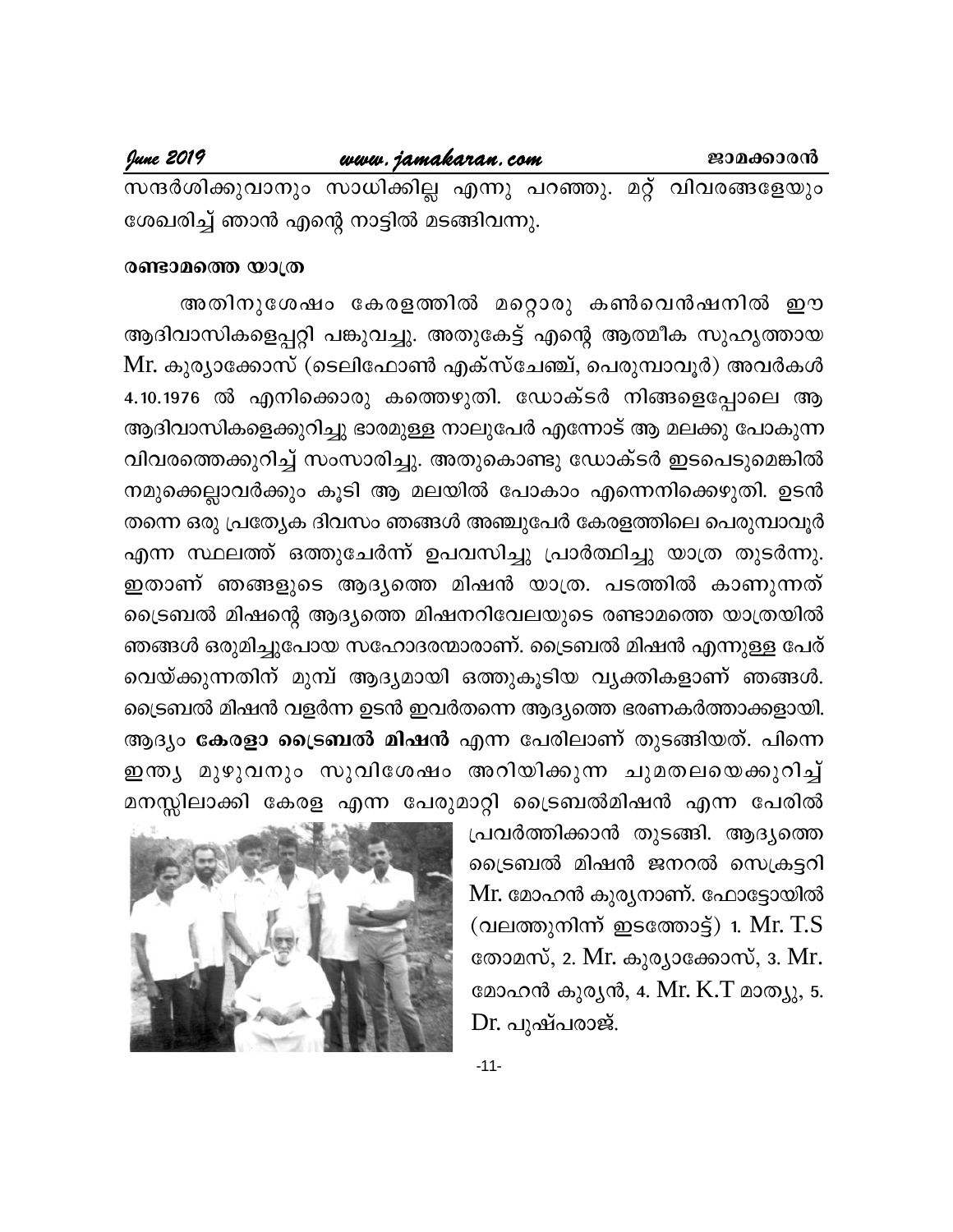June 2019

കാണുന്ന 98 വയസ്സ് പാസ്റ്റർ പ്രാർത്ഥിച്ച് ഞങ്ങളെ അയച്ചു. നിലമ്പൂർ അടിമലവരെ ചെല്ലുവാൻ ഒരു ജീപ്പ് ഏർപ്പാടു ചെയ്തു. അടിമല ഒരു മണിക്കൂർ കൊണ്ടെത്തി. നിലമ്പൂർ ചോലനായ്ക്കൻമാരുടെ അടുത്തെത്തുവാൻ ചോലനായ്ക്കൻ പയ്യനെ ഞങ്ങൾ കണ്ടുമുട്ടി. അവന് കഴിക്കാൻ ആഹാരം വാങ്ങിക്കൊടുത്ത് അവന്റെ സഹായത്തോടെ ചോലനായ്ക്കൻമാർ താമസിക്കുന്ന മലയിൽ എത്തി. അവിടെ താമസിച്ചു. അവരോട് സുവിശേഷം അറിയിച്ചു. ഞങ്ങൾ പറഞ്ഞതു ഒന്നും അവർക്ക് മനസ്സിലായില്ല. എന്നാലും അവരുടെ ആവശ്യങ്ങൾ എല്ലാം മനസ്സിലാക്കി പ്രാർത്ഥിച്ചു. ഞങ്ങൾ പരാജയത്തോടു മടങ്ങി.

മൂന്നാം യാത്ര : ഈ പ്രാവശ്യം ഞങ്ങൾ പോകുമ്പോൾ അവർക്കിഷ്ടമായ



സാധനങ്ങൾ, ഉടുപ്പുകൾ, അരി, ഉപ്പ് എല്ലാം കൊടുത്ത് അവരുടെ സ്നേഹം ഞങ്ങൾ നേടി. രോഗമുള്ളവർക്ക് ചികിത്സയും ചെയ്തു. ഞങ്ങൾ കൊടുത്ത സാധനങ്ങളും അരിയും യേശു നിങ്ങളെ സ്നേഹിച്ചതുകൊണ്ടാണ് ഞങ്ങൾ കൊണ്ടുവന്നത് എന്ന് പറഞ്ഞു. ഈ പ്രാവശ്യം Mr. ഫ്രാങ്ക്ളിൻ (ഗ്രാമസേവക്) സ്ഥലത്തിന്റെ വിവരങ്ങളെല്ലാം ഞങ്ങൾക്ക് പറഞ്ഞുതന്ന് ഞങ്ങളെ സഹായിച്ചത് വളരെ പ്രയോജനകരമായിരുന്നു.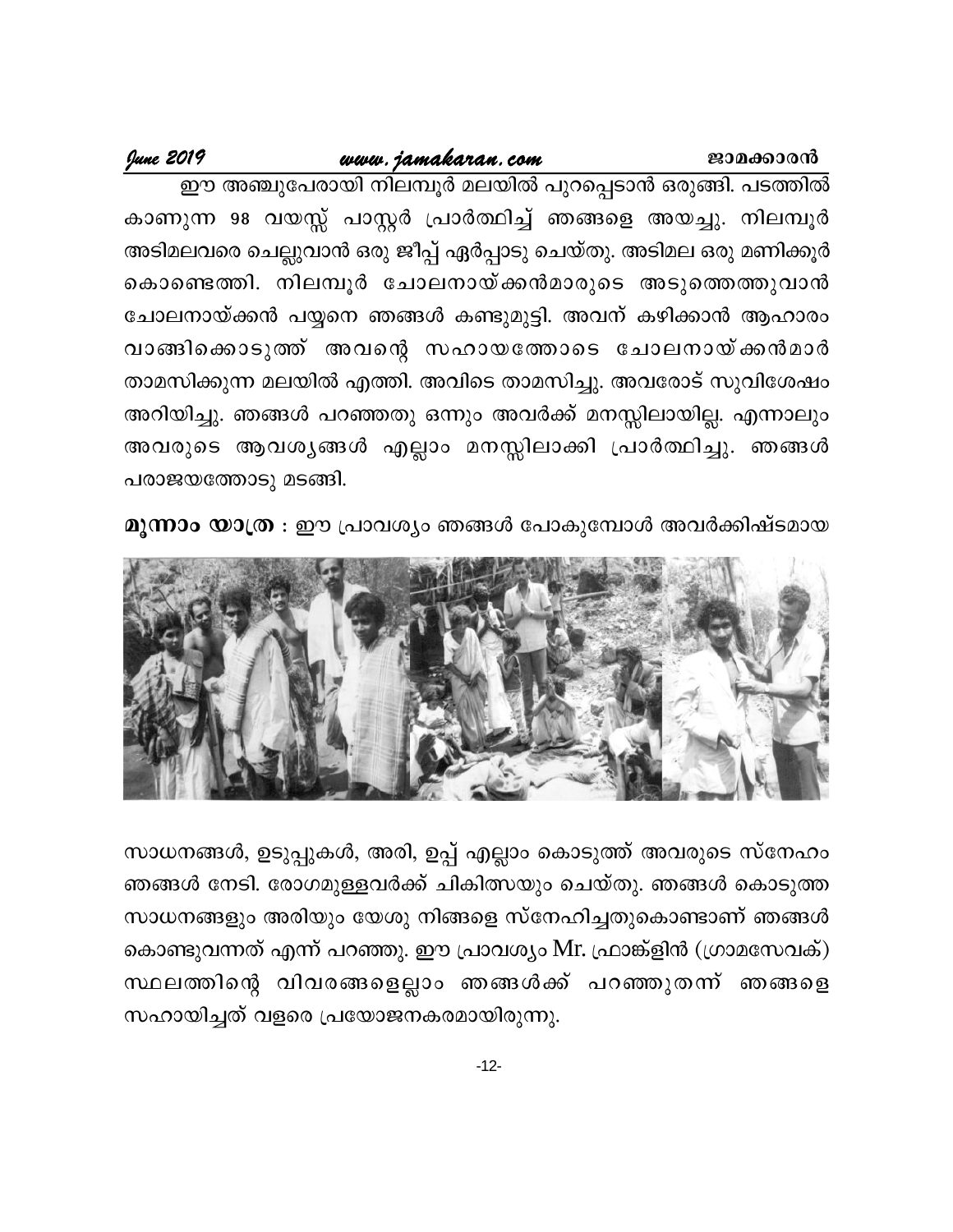# ട്രൈബൽ മിഷനിൽ Dr. മുരളിധർ M.D. (Cardiologist) അവർകളുടെ പ്രവേശനം

അന്നു കോട്ടയത്തിൽ ഞാൻ നടത്തിയ ഒരു പകൽ ഉപവാസയോഗത്തിൽ ആദ്യമായി Dr. മുരളീധർ അവർകൾ സംബന്ധിച്ചു. ആ ഉപവാസയോഗത്തിൽ എന്റെ പ്രസംഗത്തോടൊപ്പം ചോലനായ്ക്കൻമാർ ആദിവാസികളെക്കുറിച്ചുള്ള വിവരങ്ങളും ട്രൈബൽ മിഷൻ പ്രവർത്തനങ്ങളേയും കുറിച്ചുകേട്ട് ട്രൈബൽ

> മിഷനിൽ ചേർന്നു. Dr. മുരളീധർ അവർകളെ  $\Omega$ ൽ ഇ  $\Omega$ തിരഞ്ഞെടുത്തു. അനു തുടങ്ങി ഇന്നുവരെ അദ്ദേഹം തന്നെ സ്ഥിരം ജനറൽ സെക്രട്ടറിയായി വളരെ  $6000000005$ പ്രവർത്തിച്ചുകൊണ്ടിർക്കുന്നു

า ൽ  $\Omega$ ത്ത

രണ്ടാമതായി കാണുന്നതാണ് Dr. മുരളീധർ. എന്റെ പിറകിൽ കണ്ണടവച്ചു നിൽക്കുന്ന സഹോദരനാണ് കോട്ടയം സിൻഡിക്കേറ്റ് ബാങ്ക് മാനേജറായിട്ടും ട്രൈബൽ മിഷന്റെ ട്രഷറർ ആയും ചുമതല ഏറ്റുനടത്തിയ Mr. A.K വർഗ്ഗീസ് (വടവന്തൂർ) ഈ സമയത്താണ് ട്രൈബൽ മിഷനെ ട്രസ്റ്റായി രജിസ്റ്റർ ചെയ്തത്.

ട്രൈബൽ മിഷൻ ജനറൽ സെക്രട്ടറി Dr. മുരളീധർ MD, MAMS Dr. മുരളീധർ അവർകൾ കൊല്ലം കത്തോലിക്കാസഭ നടത്തുന്ന  $-13-$ 

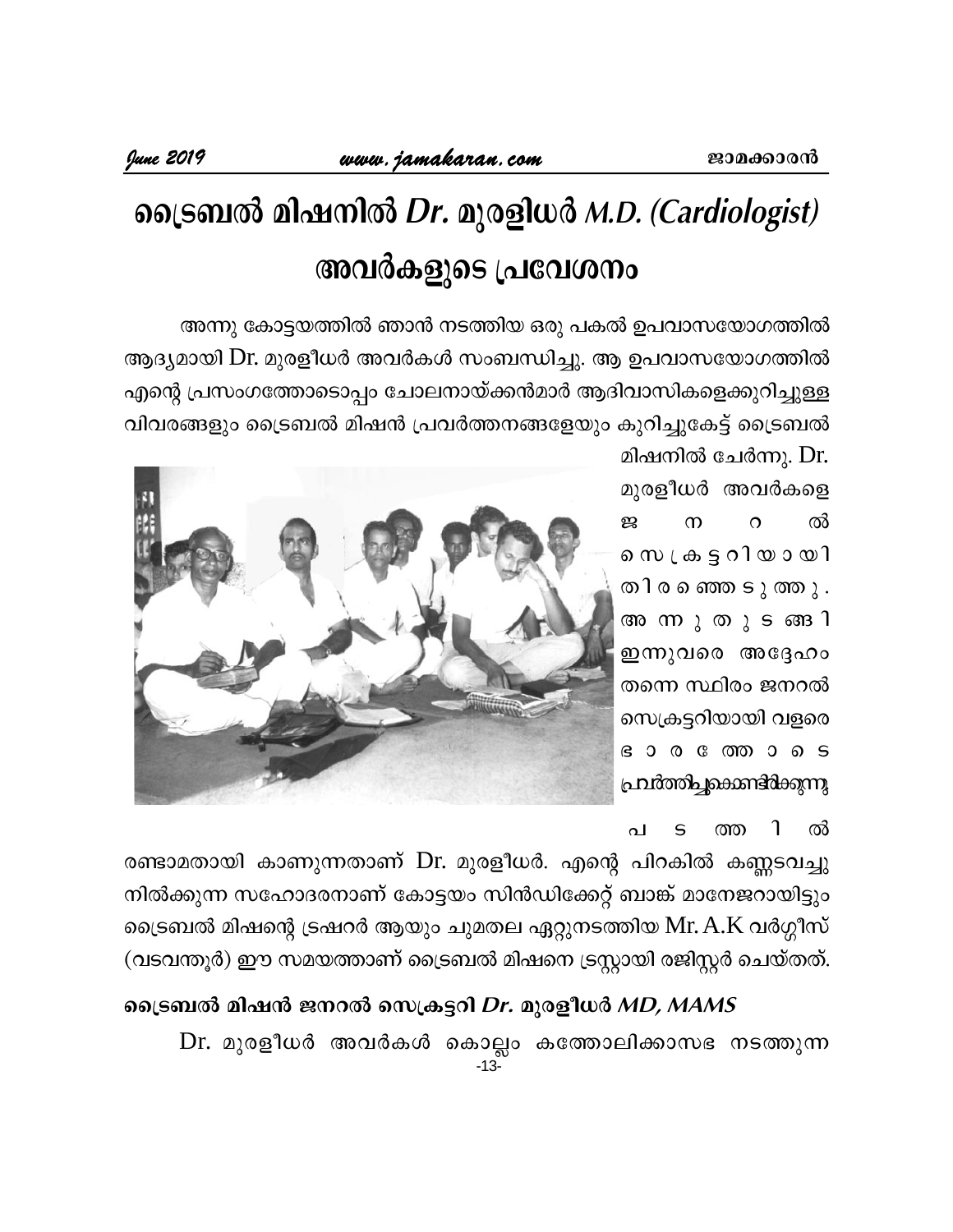# www.jamakaran.com

June 2019

ആശുപത്രിയായ ബെനിസിഗർ (BENZIGER) ആശുപത്രിയുടെ ചീഫ് കാർഡിയോളജിസ്റ്റായി വലിയ ശമ്പളത്തോടു ജോലി ചെയ്തുകൊണ്ടിരുന്നു. അദ്ദേഹത്തിന് പ്രസംഗതാലന്തും വളരെ വ്യത്യാസമായ രീതിയിൽ കർത്താവു നൽകിയിരുന്നു. ബൈബിൾ കോളേജിൽ പോകാതെ തന്നെ ബൈബിൾ വചന പരിശുദ്ധാത്മാവ് രഹസ**ൃങ്ങ**ളെ വിവേചിച്ചു പറയുവാൻ പല കൺവെൻഷനുകളിൽ ഉപയോഗിച്ചു.

# ട്രൈബൽ മിഷൻ ആരംഭിച്ച വിവരം

മാർത്തോമാ സഭാംഗവും റിട്ടേയേഡ് ഓഫീസറുമായ Late Mr. Thomas അവർകളുടെ മക്കൾ അമേരിക്കയിൽ വലിയ ഡോക്ടർമാരായി പ്രവർത്തിച്ചുകൊണ്ടിരിക്കുന്നു. അവരെല്ലാവരും ചേർന്ന് സാധുക്കളുടെ ഇടയിൽ പ്രത്യേകമായി ആദിവാസികളുടെ ഇടയിൽ സാമൂഹിക സേവനം ചെയ്യണം എന്ന് ആഗ്രഹിച്ച് Mr. Thomas ന്റെ കയ്യിൽ പണം ഏൽപ്പിച്ചു. അദ്ദേഹം കേരള അട്ടപ്പാടി ജില്ലാ അതിരിൽ ആനക്കൂട്ടം ധാരാളം ഉള്ള സ്ഥലമായ തമിഴ്നാട് അധീനതയിൽ ഇരിക്കുന്ന ആനക്കട്ടിയിൽ പല ഏക്കർ സ്ഥലം വാങ്ങി വെറുതെ ഇട്ടിരുന്നു. തന്നെക്കൊണ്ട് പ്രവർത്തിക്കാൻ സാധ്യമല്ല എന്ന് കരുതി ആ സ്ഥലം മുഴുവനും ട്രൈബൽ മിഷൻ വെൽഫയർ ട്രസ്റ്റിന്റെ കയ്യിൽ ഏൽപ്പിച്ചു. അവിടെ സാമൂഹ്യസേവനം ചെയ്യാൻ അഭ്യർത്ഥിച്ചു. ആ മലയിൽ ഇരുളർ, മുതുവർ, ചോലനായ്ക്കന്മാർ തുടങ്ങിയ ആദിവാസികൾ ഏകദേശം 6000 കുടുംബങ്ങൾ ഉണ്ടായിരുന്നു. അവർക്ക് ചികിത്സാ സൗകര്യങ്ങൾ ഒന്നും ഇല്ലാതിരുന്നതുകൊണ്ട് ആ ഭൂമിയിൽ ആശുപത്രി കെട്ടിടം പണിയാൻ തീരുമാനിച്ചു. Dr. പുഷ്പരാജായ ഞാൻ ആ സ്ഥലത്തിൽ ചെന്നു. സ്ഥലത്തിന്റെ അതിരെല്ലാം കോയമ്പത്തൂരിലുള്ള മാർത്തോമാ സഭയിലെ സഹോദരന്റെ സഹായത്തോടെ സർവ്വേ നടത്തി. മദ്രാസ് ബെയിൻസ് ഹയർ സെക്കന്ററി സ്കൂളിൽ ടൈപ്പിസ്റ്റായി ജോലി ചെയ്തുകൊണ്ടിരുന്ന സഹോ. സലോമോൻ എന്ന വൃക്തി ദൈവവേലയിൽ താൽപര്യം കാണിച്ചതുകൊണ്ട് ആനക്കട്ടിയിൽ കൂട്ടിക്കൊണ്ടുപോയി മിഷനറിവേലയും സ്ഥലത്തെ വൃത്തിയാക്കാനും ഏർപ്പാടു ചെയ്യുവാൻ പണം കൊടുത്ത് ഏർപ്പാട്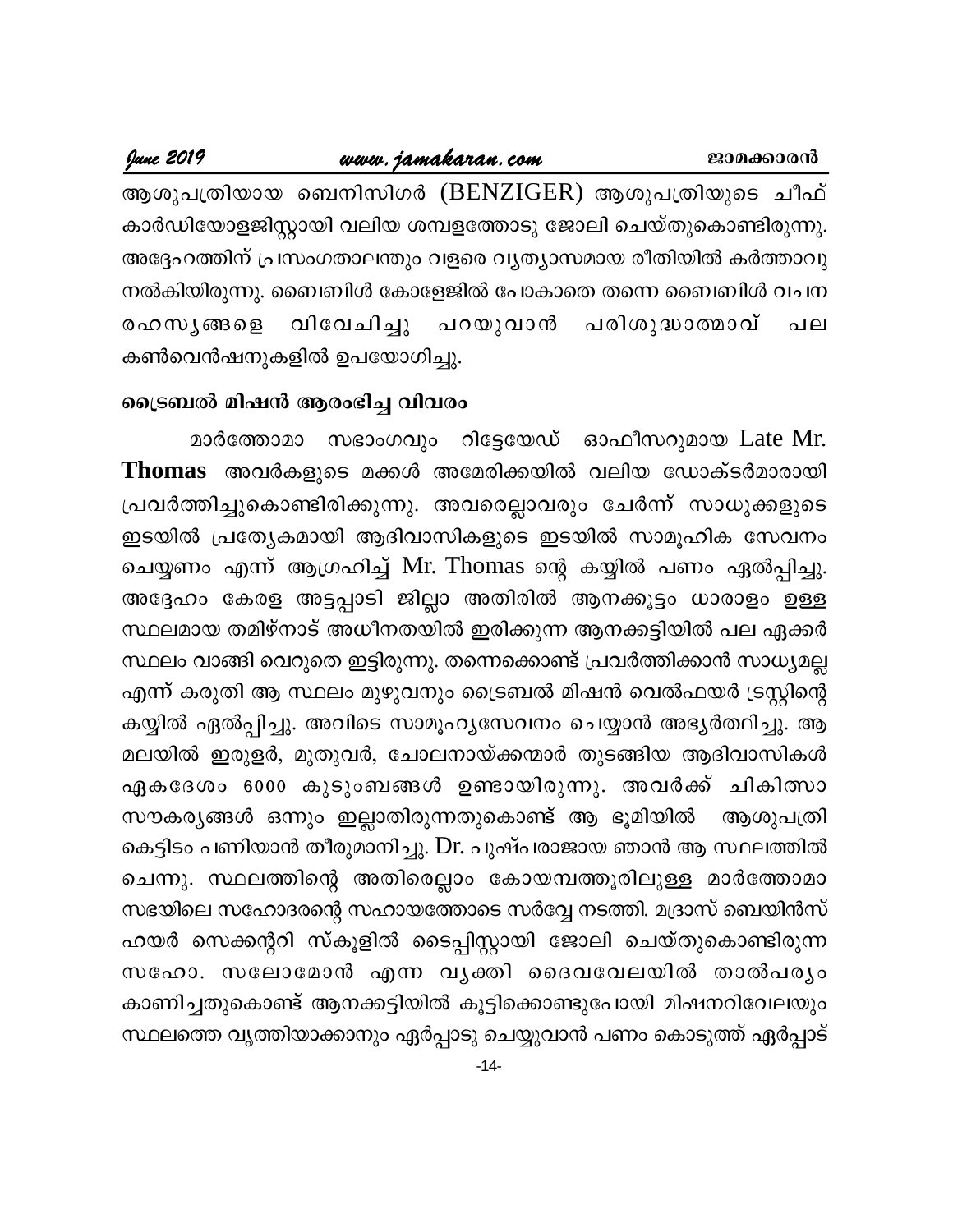# ജാമക്കാരൻ

# www.jamakaran.com

June 2019

ചെയ്തു. ട്രൈബൽ മിഷൻ ആശുപത്രി ഉള്ള ആ സ്ഥലത്തിന്റെ തൊട്ടടുത്ത് ഒരു ഓടിട്ട വീടുണ്ടായിരുന്നു. ആ വീട് വൃത്തിയാക്കി അവരെ താമസിക്കാൻ ഏർപ്പാട് ചെയ്തു. ആദ്യം അതിർ മുഴുവനും കൽത്തൂണുകൾ ഇറക്കി ഇരുമ്പ് മുൾവേലികൊണ്ട് കെട്ടി. രണ്ടാഴ്ചക്കൊരിക്കൽ ഞാനും വന്ന് രണ്ടു ദിവസം അവിടെ താമസിച്ച് നടന്ന ജോലി പണക്കണക്ക് എല്ലാം നോക്കി അദ്ദേഹത്തോട് ചേർന്ന് കൂലിപ്പണി ചെയ്യുന്ന ആളുകളേയും കൂട്ടിവരുത്തി യേശുവിന്റെ സുവിശേഷം അറിയിച്ചു പ്രാർത്ഥിക്കും. ആ വീട്ടിന്റെ തൊട്ടടുത്ത് വലിയ ഒരു കിണർ ഉണ്ട്. കിണറ്റിൽ ധാരാളം പാമ്പുകളും ഉണ്ട്. ഞാൻ അവിടെ താമസിച്ച രണ്ടു രാത്രികൾ പാമ്പുകൾ മുറിക്കകത്തു വന്നത് കണ്ടു. വൈകുമ്പോൾ ആനക്കൂട്ടങ്ങൾ കടന്നുപോകുന്നതും കണ്ടു.

ഈ സമയം ആനക്കട്ടി ചുമതല ഏറ്റെടുത്ത Dr. മുരളീധർ അവർകൾ വന്ന് ആ സ്ഥലത്തിൽ ആശുപത്രി പണിയാനുളള ഏർപ്പാടുകൾ അദ്ദേഹത്തിന്റെ സുഹൃത്തുക്കളായ എഞ്ചിനേഴ്സിനോട് ചേർന്ന് ചെയ്തു. ആശുപത്രി പണി പൂർത്തിയായി.

> ആശുപത്രി ഈ തുടങ്ങുന്നതിന് മുമ്പേ അട്ടപ്പാടി മലയുടെ ഉള്ളിൽ അകഴി എന്ന സ്ഥലത്തിൽ കെട്ടിടം പണിത് ഒരു ക്ലിനിക് തുടങ്ങി. ഇതുതന്നെ ട്രൈബൽ മിഷന്റെ ആദ്യത്തെ ആശുപത്രി. ആഴ്ചയിലൊരിക്കൽ Dr. മുരളീധർ മേട്ടുപാളയത്തിൽ നിന്ന് ഒരു



**Bethany Medical Centre, Anaikatty Tribal Mission HospitaL** 

ഡോക്ടറും മാസം ഒരു പ്രാവശ്യം ്ഞാനും ക്ലിനിക്കിൽ ആദിവാസികൾക്ക് ചികിത്സയും സുവിശേഷം അറിയിക്കുകയും ചെയ്തു. രണ്ടു മിഷനറി സഹോദരികളെ അവിടെ സ്ഥിരം ഇരുത്തി മരുന്നുകളും കൊടുത്ത്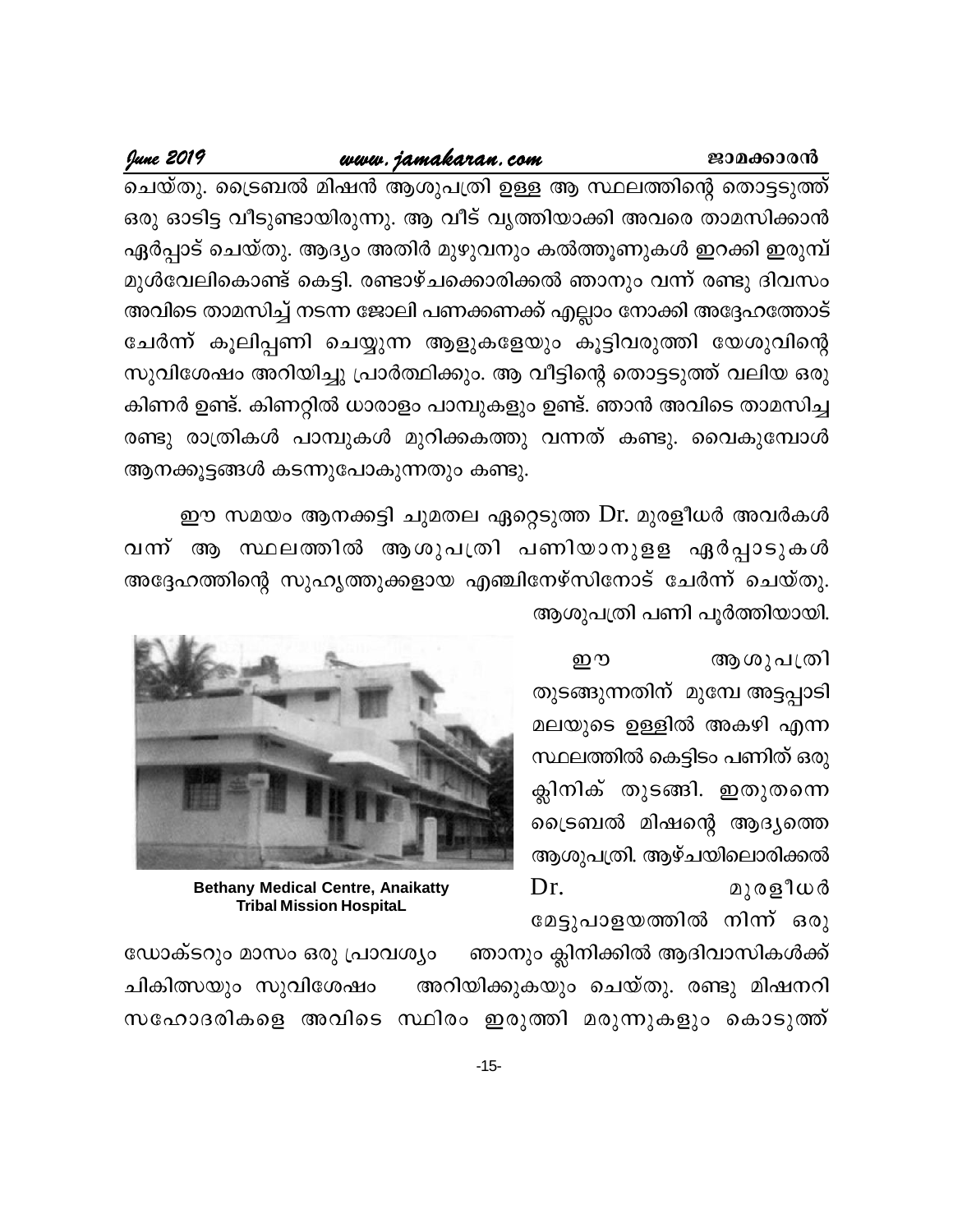# www.jamakaran.com

June 2019

സുവിശേഷം അറിയിക്കാൻ ഏർപ്പാടുകൾ ചെയ്തിരുന്നു. ആനക്കട്ടി വലിയ ആശുപത്രി പണിതതിനുശേഷം Dr. മുരളീധർ അവർകൾ കൊല്ലം ആശുപത്രി ജോലി രാജിവെച്ച് കുടുംബത്തോടെ ആനക്കട്ടിയിൽ താമസിച്ചു. ആരംഭകാലം പല പ്രയാസങ്ങളും പല അപമാനങ്ങളും Dr. മുരളീധർ അവർകൾക്ക് നേരിടേണ്ടി വന്നു. എന്നിട്ടും Dr. മുരളീധർ തളർന്നില്ല.

ആനക്കട്ടി ആശുപത്രിയിൽ ആദിവാസികൾക്കായി ചികിത്സക്ക് പണം വാങ്ങുന്നില്ല. Dr. മുരളീധർ അവർകളുടെ ദർശനത്തിന്റെ അടിസ്ഥാനത്തിൽ ആശുപത്രിയെ വലുതാക്കാൻ സാധിച്ചു. ട്രൈബൽ മിഷന് ആ വിദേശസഹായം ഒന്നുമില്ല. വരുമാനം വളരെ കുറവും രോഗികൾ കുടുതൽ ആണ്. Dr. മുരളീധറോടു പുതിയ ഭരണസമിതി തിരഞ്ഞെടുക്കപ്പെട്ടു. അനക്കട്ടി ആശുപത്രിക്ക് **ബഥനി ആശുപത്രി** എന്ന് പേരിട്ടു. ട്രൈബൽ വെൽഫയർ ട്രസ്റ്റ് ഹോസ്പിറ്റൽ എന്ന പേരിൽ നിയമപ്രകാരം നടത്തുന്നു.

# ട്രൈബൽ മിഷൻ മെട്രിക്കുലേഷൻ സ്കൂൾ

Dr. മുരളീധറുടെ ഉള്ളിൽ പരിശുദ്ധാത്മാവ് പ്രവർത്തിച്ച് ആദിവാസി

പിള്ളേരെ പഠിപ്പിക്കണം അ തോടൊപ്പം യേ ശ**ു വിനെയും** അറിയിക്കണം എന്ന ഭാരം ഉണ്ടായി. അതിന്റെ അടിസ്ഥാനത്തിൽ ഡേ കെയർ സെന്റർ പോലെ ่า ച  $\Omega$  $\infty$ ൭ പിള്ള ാർക്കു വേണ്ടി വകുപ്പുകൾ തുടങ്ങി. ആ പി േള്ള **ർ** ക്ക് താ മ സിക്കാനും



**Bethany English Medium High School,** (Tribal Mission School)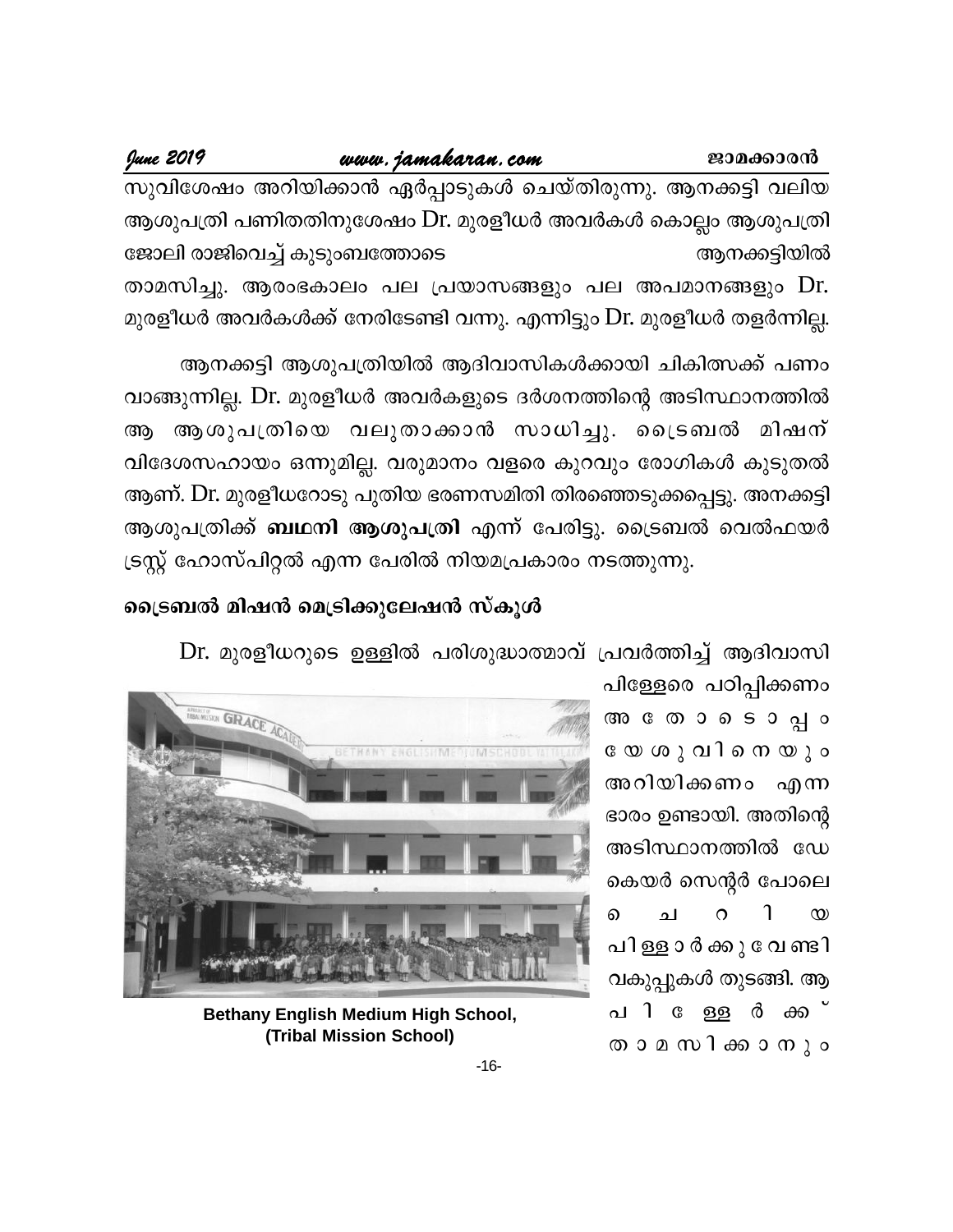ജാമക്കാരൻ

# www.jamakaran.com

June 2019

ഹോസ്റ്റൽ സൗകര്യം ഉണ്ടാക്കി. ഈ കുട്ടികൾ വനത്തിന്റെ ഉള്ളിൽ തങ്ങളുടെ വീടുകളിലേക്ക് പോകുമ്പോൾ യേശുവിനെയും ചുമന്നുകൊണ്ട് പോകുവാൻ സാധിക്കും. സ്കൂൾ തുടങ്ങിയ ഉടനെ പ്രശ്നങ്ങളും കൂടെ ഉണ്ടായി. സ്കൂൾ ഗവൺമെന്റ് അംഗീകാരം തരാൻ ഇഷ്ടപ്പെട്ടില്ല. കോൺഗ്രസ്സ് ഗവൺമെന്റും കമ്മ്യൂണിസ്റ്റ് ഗവൺമെന്റും ഇഷ്ടപ്പെട്ടില്ല. ഒടുവിൽ കോടതി വിധിയാണ് കേരളത്തിൽ ഈ ഒരു സ്കൂളിന് മാത്രം അംഗീകാരം കൊടുക്കാൻ വിധി പറഞ്ഞു. ഇന്ന് ഓരോ വർഷവും അട്ടപ്പാടി ഡിസ്ട്രിക്ടിൽ നൂറുക്കുനൂറ് റിസൾട്ട് കിട്ടുന്ന സ്കൂളാണ്.

# ട്രൈബൽ മിഷൻ ആശുപത്രിയുടെ ഇപ്പോഴത്തെ സ്ഥിതി

ആദിവാസികൾക്ക് ആശുപത്രിയിൽ സൗജന്യമായി ചികിത്സയും ഓപ്പറേഷനും ചെയ്യുന്നു. പക്ഷെ അതിനുള്ള വരുമാനം ഇല്ല. പല നാടുകളിൽ ഇന്ത്യാക്കാർ ൈടബൽ മിഷന്റെ ജോലിക്കുവേണ്ടി പോകുന്ന പ്രവർത്തനങ്ങളെക്കുറിച്ച് മനസ്സിലാക്കി പണമയച്ചു. അതും തികയാതെ പോയി. ഡോക്ടർമാർക്ക് ശമ്പളം നഴ്സുമാർക്ക് ആശുപത്രിയിൽ ജോലി ചെയ്യുന്ന മറ്റ് ജീവനക്കാർക്ക് ശമ്പളം കൊടുക്കാനും ഓരോരോ മാസവും വളരെ ബുദ്ധിമുട്ടുകളെ നേരിടേണ്ടിവന്നു. ആ ദിവസങ്ങളിൽ അനക്കട്ടി ഡോക്ടർക്കു കൊടുത്ത ശമ്പളം വളരെ കുറവാണ്. അവരെല്ലാം സേവന മനോഭാവമുള്ള ഡോക്ടർമാരായതുകൊണ്ട് അവർ സഹിച്ചു. ആ കാലത്തിൽ 2010−ാം വർഷം ഡോക്ടർമാർക്ക് കൊടുത്ത ശമ്പള വിവരം

| $Dr.$ ആനന്ദ് (സർജൻ)               | Rs. 40,000 |
|-----------------------------------|------------|
| $Dr.$ രഞ്ജിനി (ഗൈനോക്കോളജിസ്റ്റ്) | Rs. 40,000 |
| $Dr.$ രാജശേഖരൻ                    | Rs. 40,000 |
| $Dr.$ ക്ലമന്റ് (ഓർത്തോ)           | Rs. 30,000 |
| $Dr.$ $\triangle$ 10 $(R.M.O)$    |            |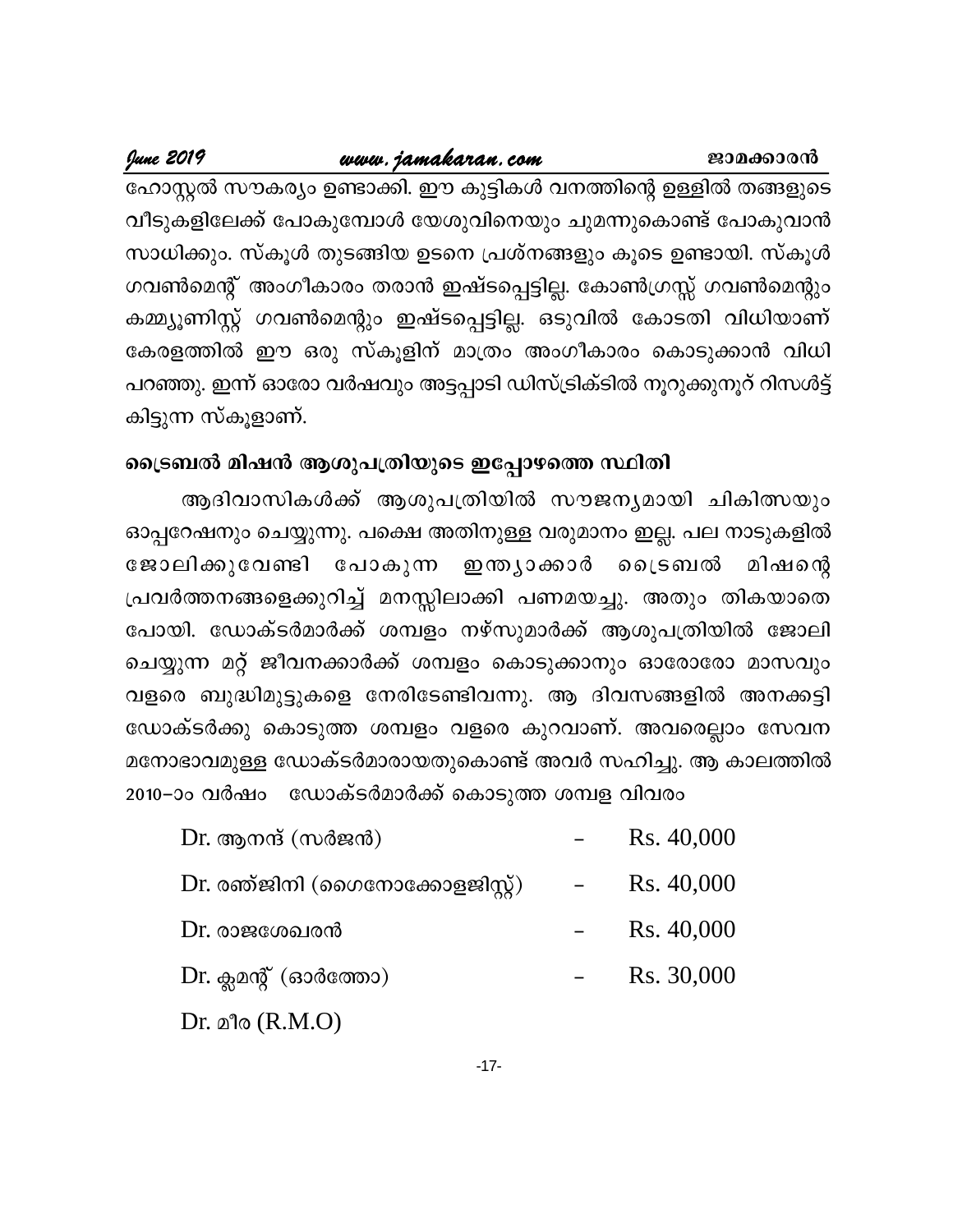| <u> June 2019</u> | www.jamakaran.com                  | ജാമക്കാരൻ |
|-------------------|------------------------------------|-----------|
|                   | Dr. പീറ്റർ (പീഡിയാട്രിഷ്യൻ, $UK$ ) |           |
|                   | Dr. ജനി (പീഡിയാട്രിഷ്യൻ)           |           |

Rs. 20,000 Dr. Mrs. ഏലിയാമ്മ മുരളീധർ

Dr. മുരളീധർ (M.D)മാത്രം തനിക്കു 15000 രൂപ ശമ്പളം മതി എന്ന് പറഞ്ഞു. ആ ശമ്പളം വാങ്ങുന്നു. ഇദ്ദേഹം തന്റെ മൂന്നു പെൺമക്കളേയും ഒരു മകനേയും കോളേജിൽ പഠിപ്പിച്ചു. തന്റെ മൂന്നു പെൺമക്കളുടേയും വിവാഹം നടത്തി ആ മൂന്നു പെൺമക്കളും സന്തോഷത്തോടും ആത്മീകത്തോടും തങ്ങ ളുടെ ഭർത്താക്കന്മാരോടും കൊച്ചുമക്കളോടും സന്തോഷത്തോടെ ജീവിക്കു <u>ന്നു.</u>

# ആനക്കട്ടി ആശുപത്രി നടത്തിപ്പിൽ ഒരു വഴിത്തിരിവ്

ട്രൈബൽ മിഷൻ മിഷനറിവേലകൾ 225 മിഷനറിമാരോട് കുറവില്ലാതെ  $1.$ വളർന്നുവരുന്നുണ്ട്.

ട്രൈബൽ മിഷൻ ആദിവാസി കുട്ടികൾക്കുള്ള മെട്രിക്കുലേഷൻ സ്കൂൾ  $2.$ വളരെനന്നായി നടന്നു കൊണ്ടിരിക്കുന്നു. ആ സ്കൂളിന് ഗവൺമെന്റ് സഹായം ഇല്ലാത്തതുകൊണ്ട് ടീച്ചർമാർക്ക് ശമ്പളം കൊടുക്കുവാൻ പ്രയാസം അനുഭ വിക്കുന്നു.

ട്രൈബൽ മിഷൻ ആശുപത്രിയിൽ ഓൾഡേജ് ഹോമും പൂവർ ഹോമും 3. വളരെ നന്നായി നടന്നുകൊണ്ടിരിക്കുന്നു.

ട്രൈബൽ മിഷൻ ആശുപത്രി കോമ്പൗണ്ടിൽ ഒരു വലിയ ഓഡിറ്റോ 4. റിയം പണിതു അതു ഒരു വലിയ കൺവെൻഷൻ സെന്ററാക്കി ധാരാളം ക്രിസ്തീയ സ്ഥാപനങ്ങൾ അവിടെ യോഗങ്ങൾ നടത്തിക്കൊണ്ടിരിക്കുന്നു. യോഗത്തിൽ സംബന്ധിക്കുന്നവർക്ക് ആഹാരം ഉണ്ടാക്കുവാനുള്ള നല്ല ഏർപ്പാ ടുകൾ ചെയ്തു കഴിഞ്ഞു. ആ ഓഡിറ്റോറിയത്തിൽ ദൈവത്തെ സ്തുതിക്കുന്ന ശബ്ദവും ദൈവവചന ശുശ്രൂഷയും വളരെ ഭംഗിയായി നടക്കുന്നു. ആഴ്ച  $-18-$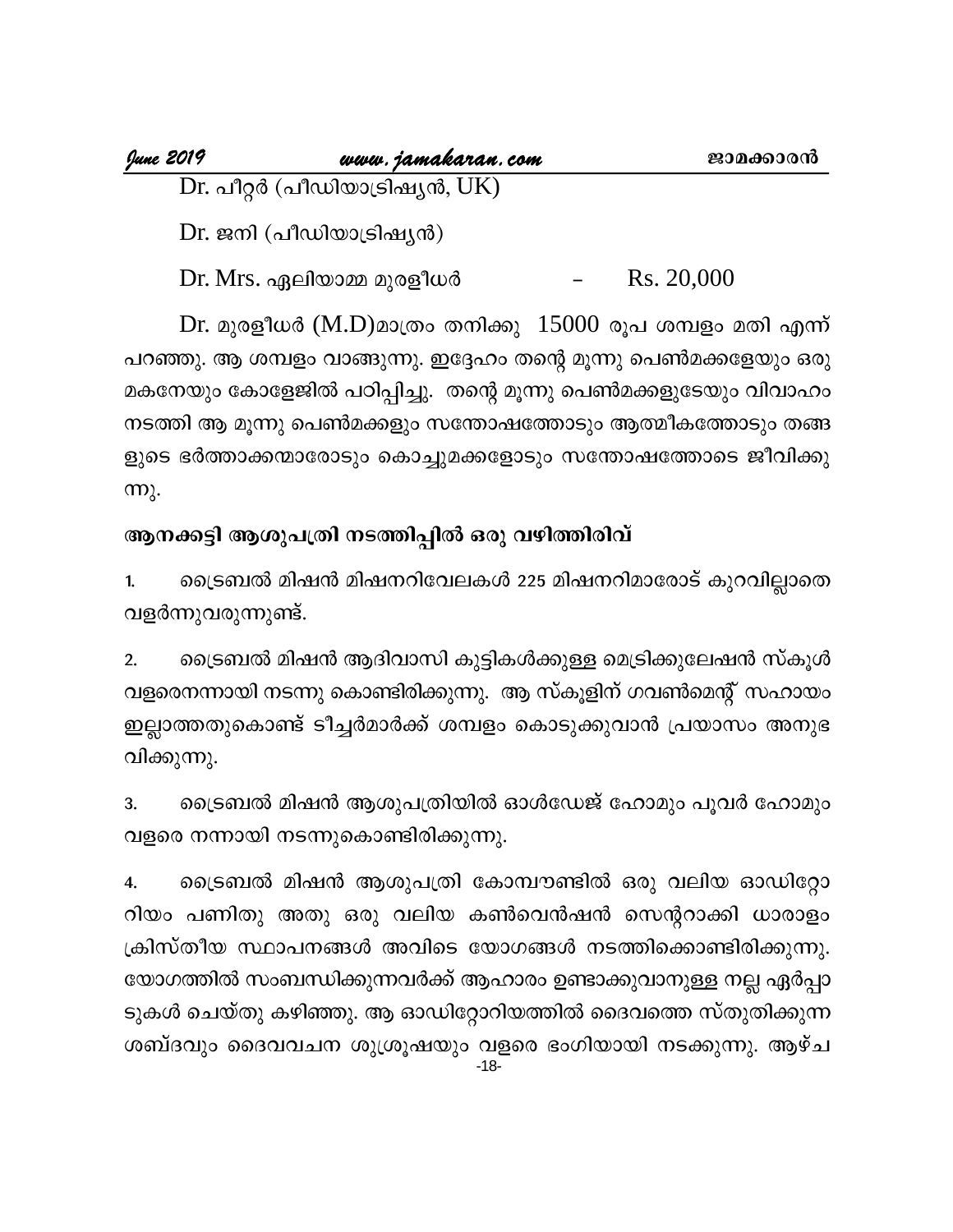June 2019

തോറും നടക്കുന്ന വിവിധങ്ങളായ യോഗങ്ങളിൽ മാനസാന്തരപ്പെട്ടവരുടെ എണ്ണം കൂടുന്നതുകൊണ്ട് ട്രൈബൽ മിഷൻ ഭൂമി അനുഗ്രഹിക്കപ്പെട്ട ദൈവ സാന്നിധ്യം നിറഞ്ഞ ഭൂമിയാക്കി ദൈവം മാറ്റി.

മുകളിൽ പറഞ്ഞ കാര്യങ്ങളെല്ലാം നന്നായി നടന്നാലും ആശുപത്രി നട ത്താൻ ഡോക്ടർമാർക്ക് ശമ്പളം കൊടുക്കാൻ വലിയ ബുദ്ധിമുട്ടുകൾ അനുഭ വിച്ചുകൊണ്ടിരിക്കുന്നു.

ഡോ. മുരളീധർ അവർകൾക്കു ഹൃദയഓപ്പറേഷൻ കഴിഞ്ഞു എന്നാലും ആശുപത്രിയിൽ പ്രവർത്തിക്കുന്നു. അതുകൂടാതെ പഞ്ചസാരരോഗം, ബ്ലഡ്പ്ര ഷർ തുടങ്ങിയ രോഗങ്ങളും ചുമന്ന്കൊണ്ട് മിഷനറി സ്കൂൾ നടത്തിപ്പ്, ആശു പത്രിജോലി, കൺവെൻഷൻ പ്രസംഗ ദൈവവേല ഇതെല്ലാം തലയിൽ ചുമ ന്നുകൊണ്ട് പ്രവർത്തിക്കുന്നു. ഇതിന്റെ ഇടയിൽ ഈ ആശുപത്രി തുടർന്നു നടത്താൻ വല്യപ്രയാസവും ബുദ്ധിമുട്ടും വർദ്ധിച്ചുകൊണ്ടിരിക്കുന്നു. അതു കൊണ്ട് ആശുപത്രി മുഴുവനും സി.എം.സി. വെല്ലൂർ ആശുപത്രി ഭരണസ മിതി തുടർന്നു നടത്തുവാൻ ഉള്ള ഏർപ്പാടു ചെയ്തു. ഇതു വിഷയമായി ഞാനും ഡോ. മുരളീധറും സി.എം.സി. വെല്ലൂർ ഭാരവാഹികളെ സന്ദർശിച്ചു. ഡോ. മുരളീധർ അവർകൾ പല എഴുത്തുകുത്തുകൾ നടത്തി പക്ഷെ അതുമു ഴുവനും തോൽവിയിൽ അവസാനിച്ചു.

ബിഷപ്പ് കെ.പി. യോഹന്നാൻ നടത്തുന്ന ബിലീവേഴ്സ് ചർച്ച് മെഡി ക്കൽ കോളേജ് ഭാരവാഹികൾ ഈ ആശുപത്രിയുടെ ചുമതല ഏറ്റെടുക്കാൻ ശ്രമിച്ചു. ആദിവാസികൾക്കു സൗജന്യ ചികിത്സ അവർ ഇഷ്ടപ്പെടുന്നില്ല. വേറെ അവർ പറഞ്ഞ ചില കണ്ടീഷനുകളും ഞങ്ങളെക്കൊണ്ടു സ്വീകരിക്കാൻ സാധിച്ചില്ല. അതും തോൽവിയായി.

ഓസ്ട്രേലിയ ക്രിസ്തീയ സ്ഥാപനത്തോട് ഡോ. മുരളീധർ അവർകൾ ബന്ധപ്പെട്ടു അവർ ആനക്കട്ടി ആശുപത്രി ഏറ്റെടുക്കണമെങ്കിൽ ഞങ്ങളുടെ ബോഡ് മീറ്റിംഗിൽ സംസാരിച്ച് അറിയിക്കാം എന്നു പറഞ്ഞ് ഒടുവിൽ ഇങ്ങനെ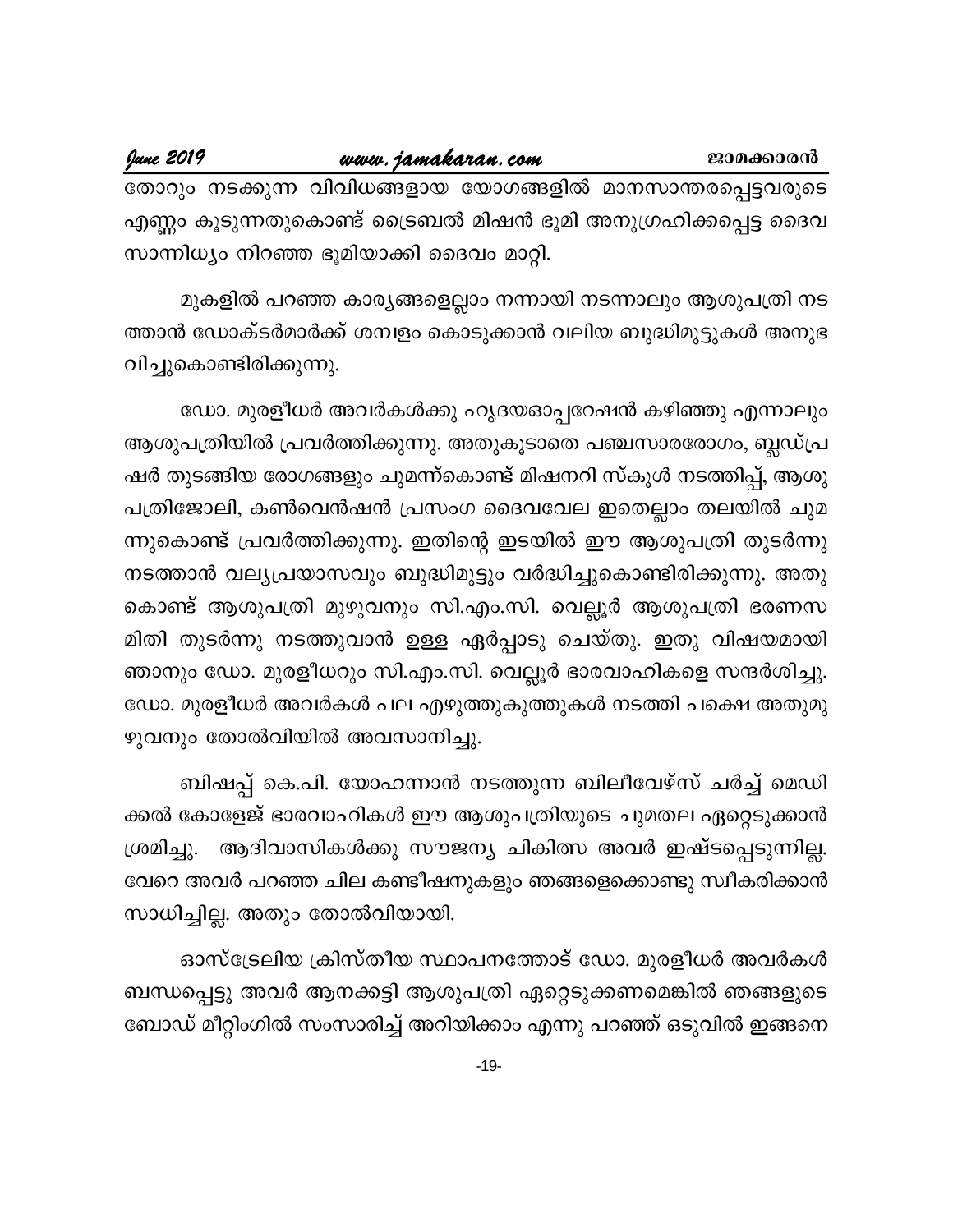മറുപടി പറഞ്ഞു. ഞങ്ങളുടെ സ്ഥാപനം ആശുപത്രി ഒഴികെ മറ്റെല്ലാ സാമൂ ഹിക സേവനങ്ങൾക്കും ഇന്ത്യയിൽ സഹായിക്കുന്നു അതും തോൽവിയായി.

ഇങ്ങനെ ഡോ. മുരളീധർ ആനക്കട്ടി ആശുപത്രിയെ ഏല്പിക്കുന്ന ഏർപ്പാ ടുകളെക്കുറിച്ച് ട്രൈബൽ മിഷൻ ബോഡ് ഇഷ്ടപ്പെട്ടിട്ടില്ല. കേരളത്തിൽ ഒത്തിരിപ്പേർ ഈ വിവരങ്ങൾ അറിഞ്ഞു. ഡോ. മുരളീധർ ട്രൈബൽ മിഷൻ ട്രസ്റ്റ് ഹോസ്പിറ്റൽ വിൽക്കാൻ ശ്രമിക്കുന്നു എന്ന് തെറ്റായിട്ട് അപവാദങ്ങൾ പറഞ്ഞു. ചിലർ പത്രത്തിൽ എഴുതി ആശുപത്രി ട്രസ്റ്റായി രജിസ്റ്റർ ചെയ്തതു കൊണ്ട് ട്രസ്റ്റ് പ്രോപ്പർട്ടി ആരെക്കൊണ്ടും വില്ക്കാൻ സാധിക്കില്ല. ഈ നിയമം അധികംപേർക്ക് അറിയില്ല. ആശുപത്രി മറ്റു സ്ഥാപനങ്ങൾക്ക് ഏല്പിച്ച് അതിനു പകരം പണം വാങ്ങാനോ, ഹോസ്പിറ്റലിനെ ലീസിനു കൊടുത്തു കമ്മീഷൻ വാങ്ങാനോ ഒരു ഉദ്ദേശവും ഇല്ല. ട്രൈബൽ മിഷൻ ആശുപത്രി ഏറ്റെടുക്കാൻ കോയമ്പത്തൂരിലുള്ള വല്യവല്യ ആശുപത്രി മുതലാളിമാർ ഇഷ്ടപ്പെട്ടു. എളുപ്പം അത് അവരുടെ കയ്യിൽ ഏല്പിക്കാം. ഏല്പിച്ചാൽ ഹൈന്ദവ വിഗ്രഹം ഉള്ളിൽ കേറും. ആദിവാസികളുടെ സൗജന്യചികിത്സക്കും ഹോസ്പിറ്റലിൽ നടക്കുന്ന പലവിധ ദൈവവേലക്കും അവർ തടസ്സമായി നില്ക്കും. ഈ ഒറ്റക്കാരണം കൊണ്ടാണ് ക്രിസ്തീയ സ്ഥാപനങ്ങളെ തേടി നടന്നത്.

ജാമക്കാരൻ വായനക്കാർ ഇന്ത്യയിലും വിദേശത്തും ഹോസ്പിറ്റലിനെ മുഴുവനായി മറ്റുള്ളവർക്കു ഏല്പിക്കുന്ന വിഷയമായി ധാരാളം കത്തുകളും ഇമെയിൽ വഴിയായി എന്നോടു ചോദിച്ചു. അതുകൊണ്ടു വായനക്കാർ അറി യാൻ വേണ്ടിയാണ് ഡോ. മുരളീധർ അവർകളുടെ അനുവാദമില്ലാതെ മാസി കയിൽ ഈ വിവരങ്ങൾ എഴുതേണ്ടി വന്നു.

ട്രൈബൽ മിഷൻ മിഷനറിവേല, ട്രൈബൽമിഷൻ മെട്രിക്കുലേഷൻ സ്കൂളിന്റെ പണ ആവശ്യങ്ങൾ ആശുപത്രി നടത്താനുള്ള പ്രയാസങ്ങൾ ഇതി നെല്ലാം ഡോ. മുരളീധർ ഒറ്റയ്ക്കുനിന്ന് ഈ പ്രശ്നങ്ങളെ അഭിമുഖീകരിക്കു ന്നു. ഇതുകൊണ്ടുണ്ടായ അപമാനങ്ങളും മനപ്രയാസങ്ങളും ഡോ. മുരളീധർ മാത്രമായി ഏറ്റെടുത്തു മനപ്രയാസം അനുഭവിക്കുന്നു. വെളിയിൽ ഉള്ള കമ്മറ്റി  $-20-$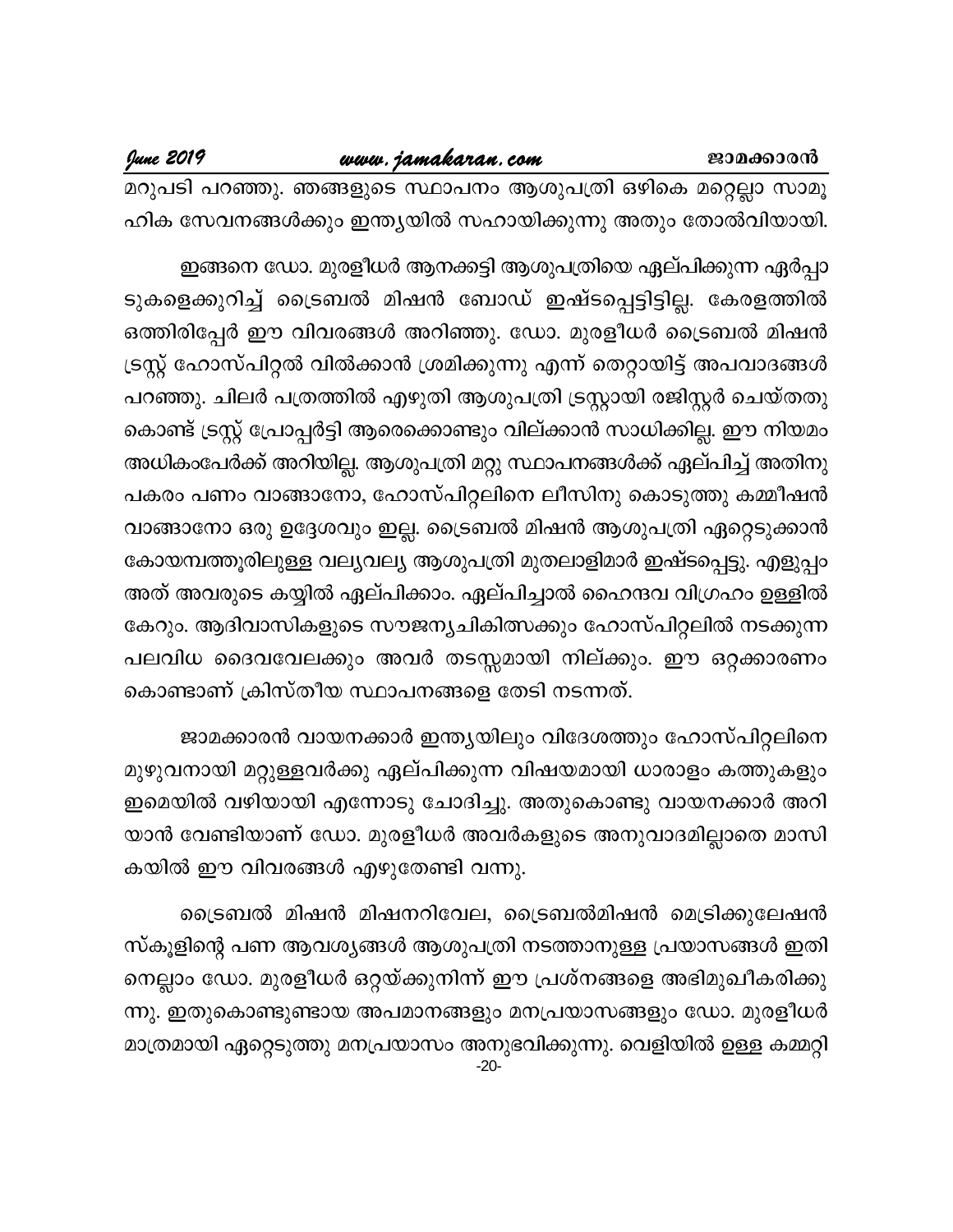# www.jamakaran.com

June 2019

ട്രസ്റ്റ് ബോഡ് എല്ലാം വിധവിധമായ ആലോചനകളും അഭിപ്രായങ്ങളും നിർദ്ദേ ശങ്ങളും കൊടുക്കുന്നുണ്ട്. പക്ഷെ അവരാരും ഉള്ളിലിറങ്ങി ഡോ. മുരളീധറുടെ ഭാരം ചുമക്കുന്ന കാര്യത്തിൽ കൈകൊടുക്കുന്നില്ല.

ഡോ. പുഷ്പരാജായ ഞാൻ ട്രൈബൽ മിഷന്റെ സ്ഥാപകനാണ്. ട്രൈബൽ മിഷൻ ആശുപത്രി ആരംഭിക്കാൻ പയനിയർ വേല തുടങ്ങി ആരം ഭിച്ച സ്ഥാപകൻ എന്ന പേർ എനിക്കുണ്ടായാലും എന്നെക്കൊണ്ട് ഈ സ്ഥാപ നങ്ങൾക്കോ ഡോ. മുരളീധർക്കോ ഒരു പ്രയോജനവും ഇല്ല. ഒരു കാര്യത്തിലും ഞാൻ ഇടപെടുന്നും ഇല്ല. അഡ്വൈസർ എന്ന പേരുമാത്രം ഉണ്ട്. ആ വിധ ത്തിലും ഞാനൊന്നും ചെയ്യുന്നില്ല. ഇതിനുവേണ്ടി എന്റെ മാസികയിലോ കൺവെൻഷനിലോ വിദേശ ദൈവവേലയിലോ പണപ്പിരിവിനുവേണ്ടി ഒരി ക്കലും ഞാൻ പോയിട്ടില്ല. ട്രൈബൽ മിഷൻ ഹോസ്പിറ്റൽ പ്രവർത്തനത്തിലും ഞാനൊരു വേസ്റ്റ് ആണ്. ഇത് എന്റെ മനസ്സിനെ എപ്പോഴും കുത്തിക്കൊണ്ടിരി ക്കുന്നു. കുറ്റബോധം എനിക്കുണ്ട്.

ഇതിന്റെ പ്രധാനകാരണം എന്റെ മാസികയായ ജാമക്കാരനിൽ (കാവൽക്കാരൻ) ഞാൻ പല സഭകളെക്കുറിച്ചും പാസ്റ്റർമാരെക്കുറിച്ചും ബിഷ പ്പുമാരെക്കുറിച്ചും മോഡറേറ്ററെക്കുറിച്ചും ബൈബിൾ വിരുദ്ധമായ കാര്യങ്ങളെ ചൂണ്ടിക്കാണിച്ച് വിമർശിച്ച് എഴുതുന്നത് ധാരാളം പേർ ഇഷ്ടപ്പെടുന്നില്ല. എന്റെ എഴുത്തുകൾ ഇഷ്ടപ്പെടുന്നു എന്റെ പ്രസംഗങ്ങളെ ഇഷ്ടപ്പെടുന്നു പണവിഷ യത്തിൽ എന്റെ വിശ്വസ്തത അവർ പുകഴ്ത്തിപ്പറയുന്നു. എന്നാൽ കുറവു കൾ ചൂണ്ടിക്കാണിക്കുന്നത് പല ഡയോസിസുകളിൽ നടക്കുന്ന വെട്ടിപ്പുക്കളെ തെളിവുകൾ സഹിതം ചൂണ്ടിക്കാണിക്കുന്നത് ആരും ഇഷ്ടപ്പെടുന്നില്ല. അതു കൊണ്ട് ട്രൈബൽ മിഷൻ നടത്തുന്ന യോഗങ്ങൾ കേരളത്തിലും തമിഴ്നാ ട്ടിലും നടന്നാൽ ഞാൻ സംബന്ധിക്കാൻ ഇഷ്ടപ്പെടുന്നില്ല. കഴിയുന്നതും ഒഴി ഞ്ഞുമാറാൻ ഇഷ്ടപ്പെടുന്നു. കാരണം എന്നെക്കുറിച്ചുള്ള ഈ തെറ്റിദ്ധാരണ വെറുപ്പുമുഖാന്തരം ട്രൈബൽമിഷൻ ദൈവവേലക്ക് സഭാജനങ്ങളുടെ പണ സഹായം കിട്ടാതെ പോകുമല്ലോ എന്നുള്ള ചിന്ത പ്രധാനകാരണമാണ് ഞാൻ ഇതിൽ ഇടപെടാത്തത്.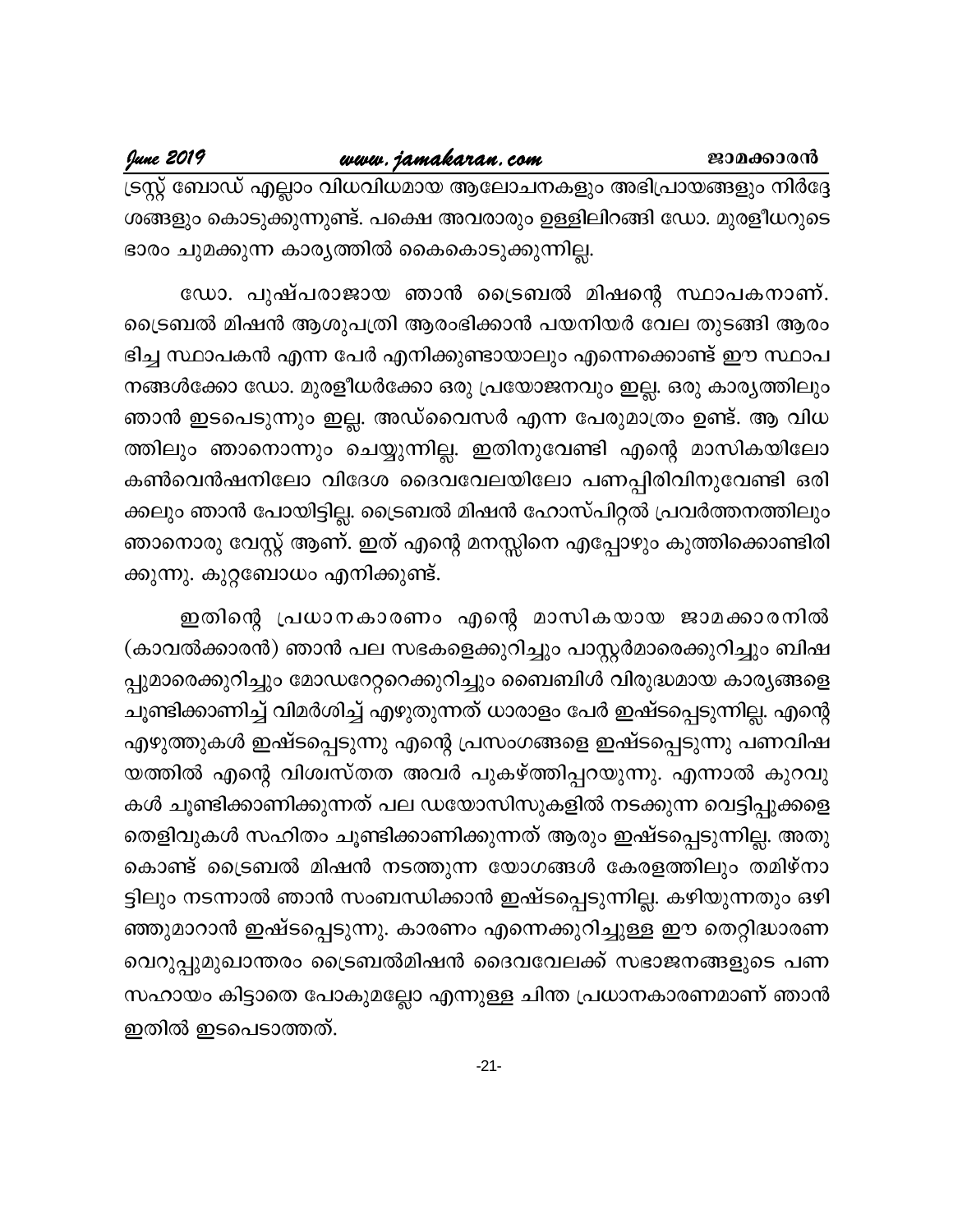# www.jamakaran.com

ജാമക്കാരൻ

# <u> June 2019</u>

അവസാനം വായനക്കാർക്ക് ഞാൻ പറയാൻ ആഗ്രഹിക്കുന്നത് ഡോ. മുരളീധർ അവർകളെ എല്ലാവരും ചേർന്ന് കൈതാങ്ങണം. ഡോ. മുരളീധർ ഇല്ലാതെ പോയാൽ ആ ആശുപത്രിയും ഒന്നുമില്ലാതെ പോകും അദ്ദേഹത്തിന്റെ ദർശനങ്ങൾ നഷ്ടപ്പെട്ടു പോകും. അതുകൊണ്ട് ഡോ. മുരളീധറിന്റെ ആരോ ഗ്യത്തിനും ആയുസ്സിനും വേണ്ടി നാമെല്ലാവരും ചേർന്നു പ്രാർത്ഥിക്കാം. മുക ളിൽപറഞ്ഞ മൂന്നു പ്രധാനപ്പെട്ട വേലകളും ദൈവത്തിന്റെ വേലയാണ്. ആ നല്ല വേലയിൽ നാമെല്ലാപേരും പങ്കാളികളാകണം. വായിക്കുന്ന വിശ്വാസി കൾ (ഇന്ത്യ, വിദേശം) നിങ്ങളുടെ സഹായം ഡോ. മുരളീധറെ ഉത്സാഹപ്പെടു ത്തുന്ന കത്തുകൾ അയച്ച് അദ്ദേഹത്തെ ബലപ്പെടുത്തണം. പണസഹായം ചെയ്യാൻ ആഗ്രഹിക്കുന്നവർ താഴെപ്പറയുന്ന അഡ്രസ്സിൽ ബന്ധപ്പെടുക. ചെക്ക്, ഡ്രാഫ്റ്റ് അയക്കുന്നവർ താഴെപ്പറയുന്ന അതേ അഡ്രസ്സിലേക്ക് അയക്കണം എന്ന് അഭ്യർത്ഥിക്കുന്നു.

> **TRIBAL MISSION (OR) Dr. MURALEEDHAR** IRINGOLE (P.O), PERUMBAVOOR ERNAKULAM (DIST.), KERALA - 683545, INDIA

**MONEY TRANSFER:** DR. MURALEEDHAR CATHOLIC SYRIAN BANK LTD. **PERUMBAVOOR** SB A/C. 0156-00706354 - 190001 **IFSC: CSBK0000156** Email: tribalmission@hotmail.com

കുറിപ്പ് : ട്രൈബൽ മിഷൻ ബന്ധപ്പെട്ട ദൈവവേലക്ക് അയക്കുന്ന പണം എന്റെ അഡ്രസ്സിൽ അയക്കാൻ പാടില്ല എന്നു ദയവായി അഭ്യർത്ഥിച്ചുകൊള്ളുന്നു.

യെഹെ 34:6 എന്റെ ആടുകൾ എല്ലാമലകളിലും ഉയരമുള്ള എല്ലാ കുന്നിന്മേലും ഉഴന്നുനടന്നു; ഭൂതലത്തിൽ ഒക്കെയും എന്റെ ആടുകൾ ചിത റിപ്പോയി; ആരും അവയെ തിരകയോ അന്വേഷിക്കയോ ചെയ്തിട്ടില്ല. (എന്ന്

നമ്മെ ഉണ്ടാക്കിയ ദൈവം വിഷമിച്ച് പറയുന്നു)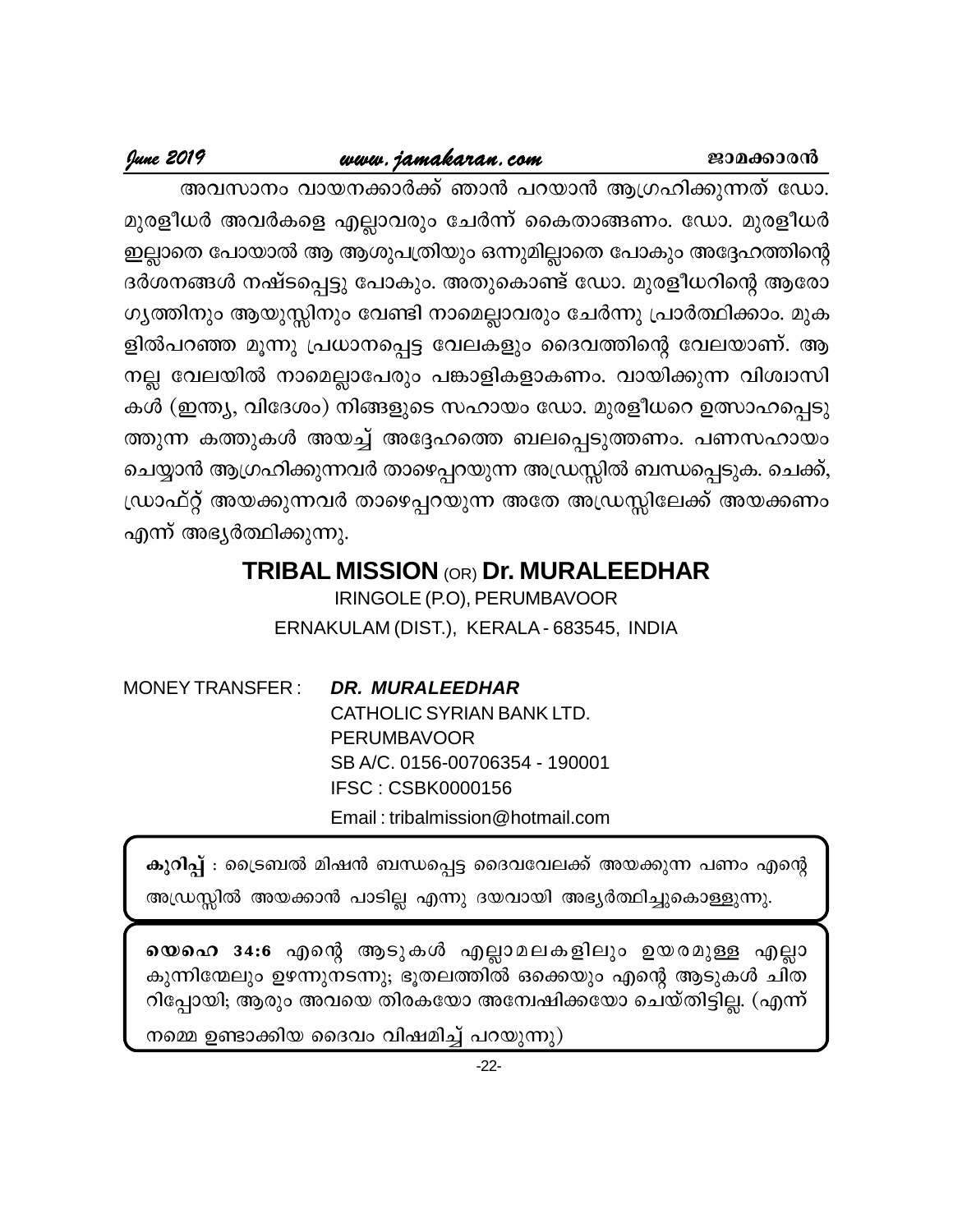# അനുമോദിക്കുന്നു!!!

# വാഴ്ത്തുന്നു!!

വെല്ലൂ<u>ർ സി.എസ്.ഐ. ഡയോസിസി</u>ന്റെ 6–ാമത്തെ ബിഷപ്പായി റൈറ്റ്. റവ. എച്ച്. ഷർമാനിത്യാനന്തം MTH. BD അവർകൾ തിരഞ്ഞെടുക്കപ്പെട്ടു. ഇദ്ദേഹത്തിനു ഭാരൃയും മകനും ഉണ്ട്. അച്ചനായി പ്രവർത്തിച്ചപ്പോൾ പണവിഷയത്തിൽ സത്യസന്ധനെന്നു പേരെടുത്തിരുന്നു. ഇദ്ദേ ഹത്തെ മദൃപാന പരിചയമില്ലാത്ത അച്ചൻ എന്ന് അറിയുമ്പോൾ അത് ഒരു പ്രത്യേക യോഗ്യത ആകുന്നു. വെല്ലൂർ ഡയോസി സിലും മറ്റു ചില ഡയോസിസിലും മദ്യ പാനത്തിന് അടിമയാകാത്ത അച്ചൻമാർ വളരെക്കുറവാണ്. ആ പരാതികളില്ലാത്ത



**Bishop** Rt.Rev.Sharma Nithiyanandham

ഇദ്ദേഹത്തെ തിരഞ്ഞെടുത്ത വെല്ലൂർ ഡയോസിസ് അച്ചന്മാരേയും ഭാരവാഹി കളേയും വാഴ്ത്തുന്നു. ഇതിനു മുമ്പുണ്ടായിരുന്ന ബിഷപ്പിന്റെ കാലത്ത് പണ വെട്ടിപ്പും കോടതി പ്രശ്നങ്ങളും ധാരാളം ഉണ്ടായിരുന്നു. പുതിയ ബിഷപ്പ് അതെല്ലാം ശരിയാക്കും എന്നു വിശ്വസിക്കുന്നു. പുതിയ ബിഷപ്പ് അവർകളെ ജാമക്കാരൻ വായനക്കാരുടെപേരിലും എന്റെ സ്വന്തം പേരിലും അനുമോദി ക്കുന്നു.

# ജാമക്കാരൻ വേണ്ട

മാസിക വേണ്ട, എന്നു പറയുന്നവർ ഞാൻ അയച്ച മാസികയുടെ കവറിൽ REFUSED എന്നെഴുതി സ്റ്റാമ്പ് ഒട്ടിക്കാതെ പോസ്റ്റ് ബോക്സിൽ ഇട്ടാൽ മതി.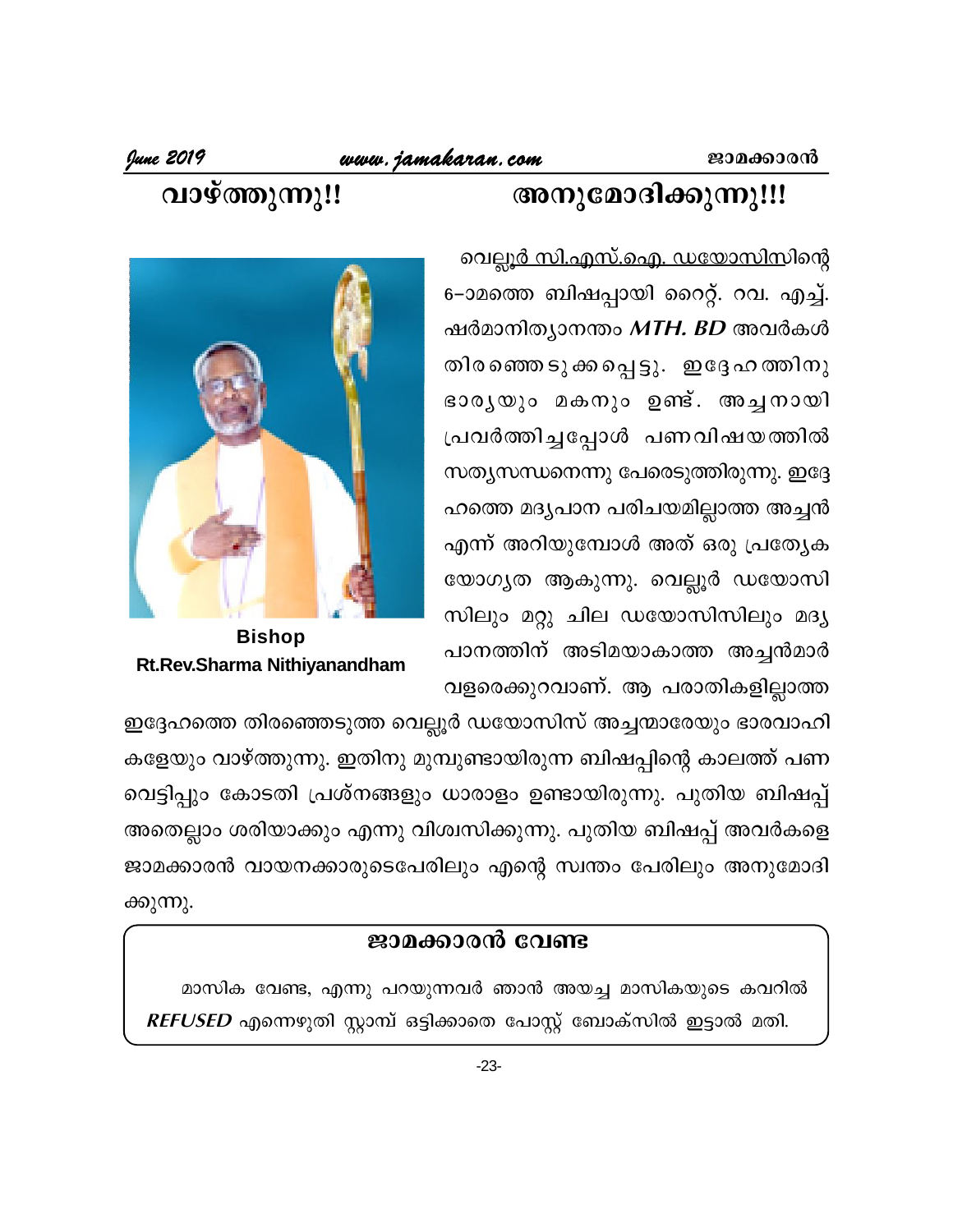അറിയിപ്പ്

കഴിഞ്ഞ മാസങ്ങളിൽ നടന്ന എല്ലാ യോഗങ്ങളേയും ദൈവം സമൃദ്ധിയായി അനുഗ്രഹിച്ചു. കുടുംബപ്രാർത്ഥന കൂട്ടായ്മകളിൽ കഴിഞ്ഞ രണ്ട് മാസങ്ങളായി കോട്ടയം, തിരുവല്ല, കൊട്ടാരക്കര എന്നീ സ്ഥലങ്ങളിൽ സംബന്ധിച്ചു. ദൈവവചനത്തിന്റെ സംശയങ്ങളെ കുറിച്ച് വിവരിച്ചു പറഞ്ഞത് എല്ലാവർക്കും സന്തോഷമുണ്ടാക്കി. കഴിഞ്ഞ വർഷങ്ങളിൽ സഭാകൺവെൻഷൻ യോഗങ്ങളിൽ അല്ലാതെ കുടുംബപ്രാർത്ഥനകളിൽ പങ്കെടുത്തിട്ടില്ല. സഭകളിൽ പ്രസംഗിക്കാൻ ചില തടസ്സങ്ങൾ ഉണ്ടായതുകൊണ്ട് ഈ യോഗങ്ങളിൽ പങ്കെടുക്കാൻ സമ്മതിച്ചതാണ്. ഇനി വരുന്ന കാലങ്ങളിൽ ഇങ്ങനെയുള്ള യോഗങ്ങളിൽ പങ്കെടുക്കാൻ തീരുമാനിച്ചു. ആഗ്രഹിക്കുന്നവർ നേരത്തെ എനിക്ക് കത്തെഴുതിയാൽ ഒറ്റദിവസം നിങ്ങൾക്ക് തീയതി നൽകി ബൈബിൾ സ്റ്റഡിയും പ്രാർത്ഥനയും നടത്താൻ സാധിക്കും. അതിൽ രോഗികൾക്ക് വേണ്ടിയും പ്രശ്നം ഉള്ളവർക്ക് വേണ്ടിയും പ്രത്യേക പാർത്ഥന ഉണ്ടായിരിക്കും. ദൈവം ഈ പുതുവഴിയിൽ എന്നെ നടത്തുന്നതുകൊണ്ട് ദൈവത്തെ സ്തുതിക്കുന്നു. ഈ പ്രാർത്ഥനാകൂട്ടങ്ങളിൽ ഉപദേശവിഷയങ്ങളെക്കുറിച്ചോ സഭയ്ക്കോ ഡയോസിസിനോ എതിരായിട്ടുള്ള ഏത് വിഷയങ്ങളെക്കുറിച്ചും ചോദിക്കാൻ പാടില്ല എന്ന് അഭ്യർത്ഥിച്ചുകൊള്ളുന്നു.

# സ്ഥലം മാറ്റം

നിങ്ങളുടെ താമസം മാറുമ്പോൾ പുതിയ അഡ്രസ്സ് എനിക്ക് എഴുതി അറിയിക്കണം. പ്രത്യേകം അച്ചൻമാർ പുതിയ പള്ളിയിൽ ട്രാൻസ്ഫർ ആകു മ്പോൾ പുതിയ അഡ്രസ്സ് എഴുതി അറിയിച്ചു സഹായിക്കണം.

മാസികയെക്കുറിച്ചുള്ള നിങ്ങളുടെ അഭിപ്രായങ്ങൾ എഴുതി അറിയി ക്കണം എന്ന് അറിയിച്ചുകൊള്ളുന്നു.

# നന്ദി

നിങ്ങൾ M.O/DD/Online Money Transfer വഴിയായി അയച്ച പണ മെല്ലാം കിട്ടി. വളരെ ഉപകാരം. നിങ്ങൾക്ക് വേണ്ടി ഞങ്ങൾ തുടർന്ന് പ്രാർത്ഥി ക്കുന്നു.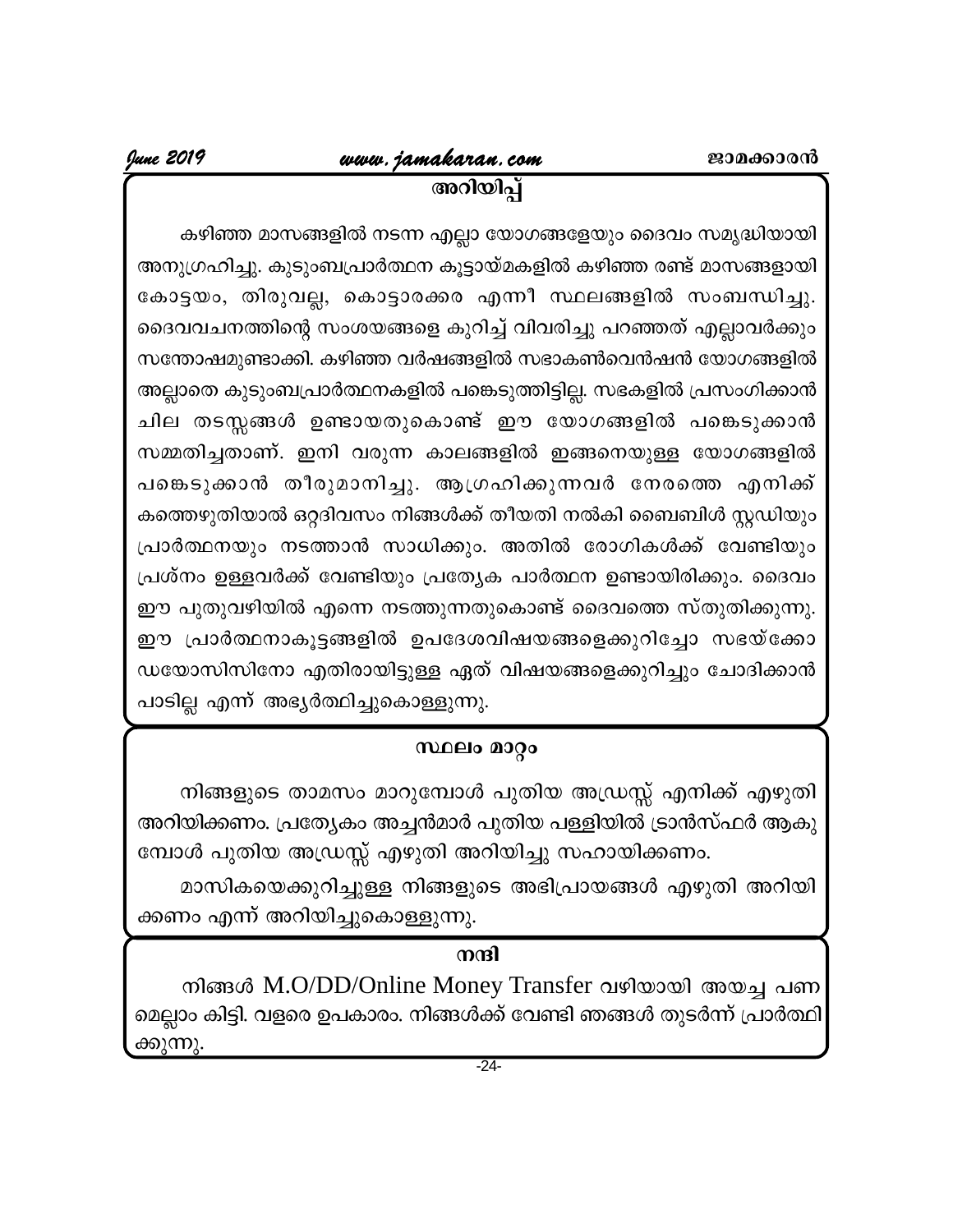# *AN OPEN LETTER TO* **Mr. MOTHI...** *Congrats, Mr. Modi. But, now will you please start working for the Nation ?*

So with Narendra Modi all set to rule the nation again for the next five years, what happens now? What will Christian do? Rather, what should Christians do?



The Bible is clear on the issue. Titus 3:1&2 say 'Remind them to be submissive to rulers and authorities, to be obedient, to be ready for every good work, to speak evil of no one, to avoid quarreling, to be gentle, and to show perfect courtesy toward all people.

**Romans 13:1 & 2** say 'Let every person be subject to the governing authorities. For there is no authority expect from God, and those that exist have been instituted by God. Therefore whoever resists the authorities resists what God has appointed and those who resists will incur judgment.'

**1 Peter 2:13 & 14** say: Be subject for the Lord's sake to every human institution, whether it be to the emperor as supreme, or to governors as sent by him to punish those who do evil and to praise those who do good.' Three verse down the line in the same chapter, Peter adds four classic phrases that reads like a code of conduct for us Christians in a nation's polity. And the code of conduct is this. 'Honor everyone. Love the brotherhood. Fear god. Honor the emperor.

Except when our faith is threatened or our rights compromised , we need not look beyond this code of conduct. It is from our rule book. And this is for our safe living.

 One only hopes the Prime Minister will realize the enormous responsibility the nation has placed on him and start working for the welfare of the nation dropping his biases, petty politics and minority bashing. We are not looking for a perfect PM. only an earnest one ! One who is sincere, loyal to the people and who gives his best for the nation.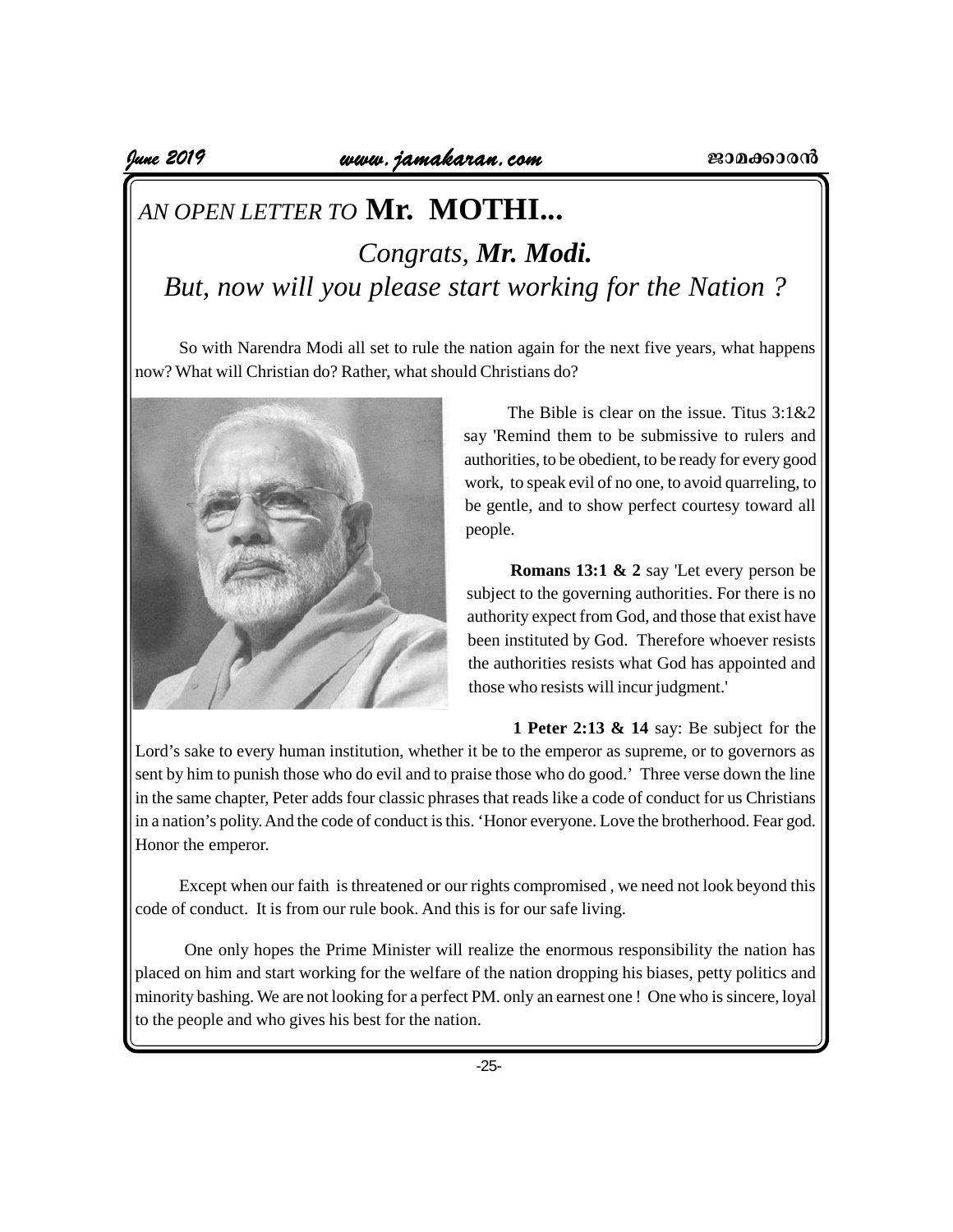No government on earth has ever been perfect. No government yet to come till this side of eternit will be perfect either nor do they always follow God's laws and plans. The Narendra Modi government will be no exception. It will make its own mistakes.

It has made innumerable Himalayan blunders like the hastily conceived and poorly implemented demonetization, GST, besides heaping atrocities on the minorities through their tacit approval to lynchings in the name of cow protection etc.,

 Modi has also become a laughing stock in the national and international media on many occasions with his comments ranging from the bizarre to the brainless on anything and everything under the sun from taking gas from the gutter to cloud cover from radar for fighter aircraft. I am sure he will come up with more such gaffes and his government will keep making more blunders. Nevertheless, the nation has elected him and his government and we need to respect the mandate.

 Therefore, in as much as the government does not contradict God's Word as revealed to us in the Bible, we are to be peaceable with it. (Romans 12:18)

So. am I suggesting that we lie low and not reach when a church in Karnataka or Orrisa or Bihar is burned down or when belivers are paraded naked and beaten to death for not forsaking their faith in Jesus Christ? NO! Not at all! The law of the land is alive and kicking!

I thank God for institutions like the judiciary and the Election Commission, although the integrity of these institutions have come under scrutiny in the past five years. They give the common man hope that all's not lost in this nation. We need to raise our voice and resort to ways and means that are guaranteed to us in the Constitution. Freedom of faith is just one of them. There are several others as well

# *7 things Narendra Modi will do well remember !*

*Finally, Is there something God wants to tell the ruler of this nation? Yes, inneed . There are a few things I think God would want Modi to know. You can find them all in the Bible. I give below a few verses.*

### **1. God is Supreme & Sovereign**

"The kings's heart is a stream of water in the hand of the Lord; he turns it wherever he will" (Proverbs 21:1)

" Blessed be th e name of God forever and ever, to whom belong wisdom and might. He changes times and seasons; he removes kings and sets up kings: he gives wisdom to the wise and knowledge to those who have understanding; he reveals deep and hidden things; he knows what is in the darkness, and the light dwells with him" (Daniel 2:20-22)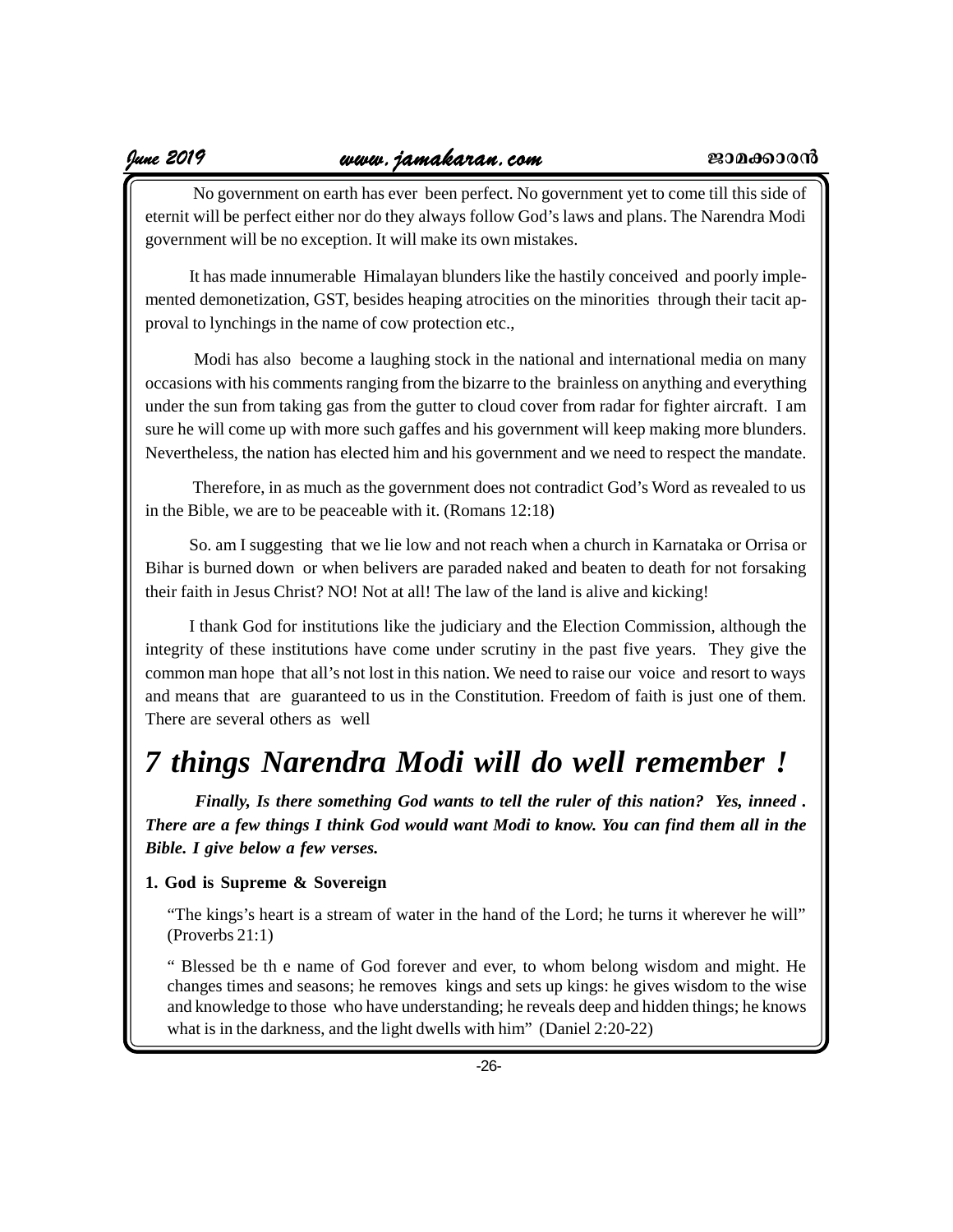# **2. God loves you, too !**

 "For God so loved the world, that he gave his only Son, that whoever believes in him should not perish but have eternal life" (John 3:16)

"Behold, I stand at the door and knock .If anyone hears my voice and opens the door, I will come in to him and eat with him, and he with me". (Revelation 3:20)

"For what will it profit a man if he gains the whole world, and loses his own soul? 37 Or what will a man give in exchange for his soul?" (Mark 8:36-37)

# **3. With authority comes accountability**

To whom much is given, much be required (Luke 12;48)

"Jesus answered him, "You would have no authority over me at all unless it had been given you from above..." (John 19:11)

# **4. If you seek God, you can find HIM**

"And you, Solomon my son, know the God of your father and serve him with a whole heart and with a willing mind, for the Lord searches all hearts and understands every plan and thought. If you seek him, he will be found by you, but if you forsake him, he will cast you off forever". (1Chonicles 28:9)

# **5. Perhaps you have a divine mandate too (like King Cyrus had one)**

Isaiah 45.

# **6. Treat Gods'sa children well**

"For thus said the Lord of hosts, after his glory sent me to the nations who plundered you, for he who touches you touches the apple of his eye: "Behold, I will shake my hand over them, and they shall become plunder for those who served them. Then you will know that the Lord of hosts has sent me" (Zechariah 2:8&9)

# **7. Attempt to thwart God's plans atyour own peril**

'Saul Saul, why are you persecuting me? It is hard for you to kick against the goals.' (Acts26:14)

There is severe discipline for him who forsakes the way... (Proverbs 15:10)

It's a tall order before Modi. I earnestly hope he lives up to it. He will be judged not by his oratory but by his actions. I hope they are good. To whom much is given, much will be required (Luke12:48) RS.

*This article is a slightly edited piece of another article which appeared in The Christian Messenger in June 2014 soon after Mr. Modi became Prime Minister fot the first time.*